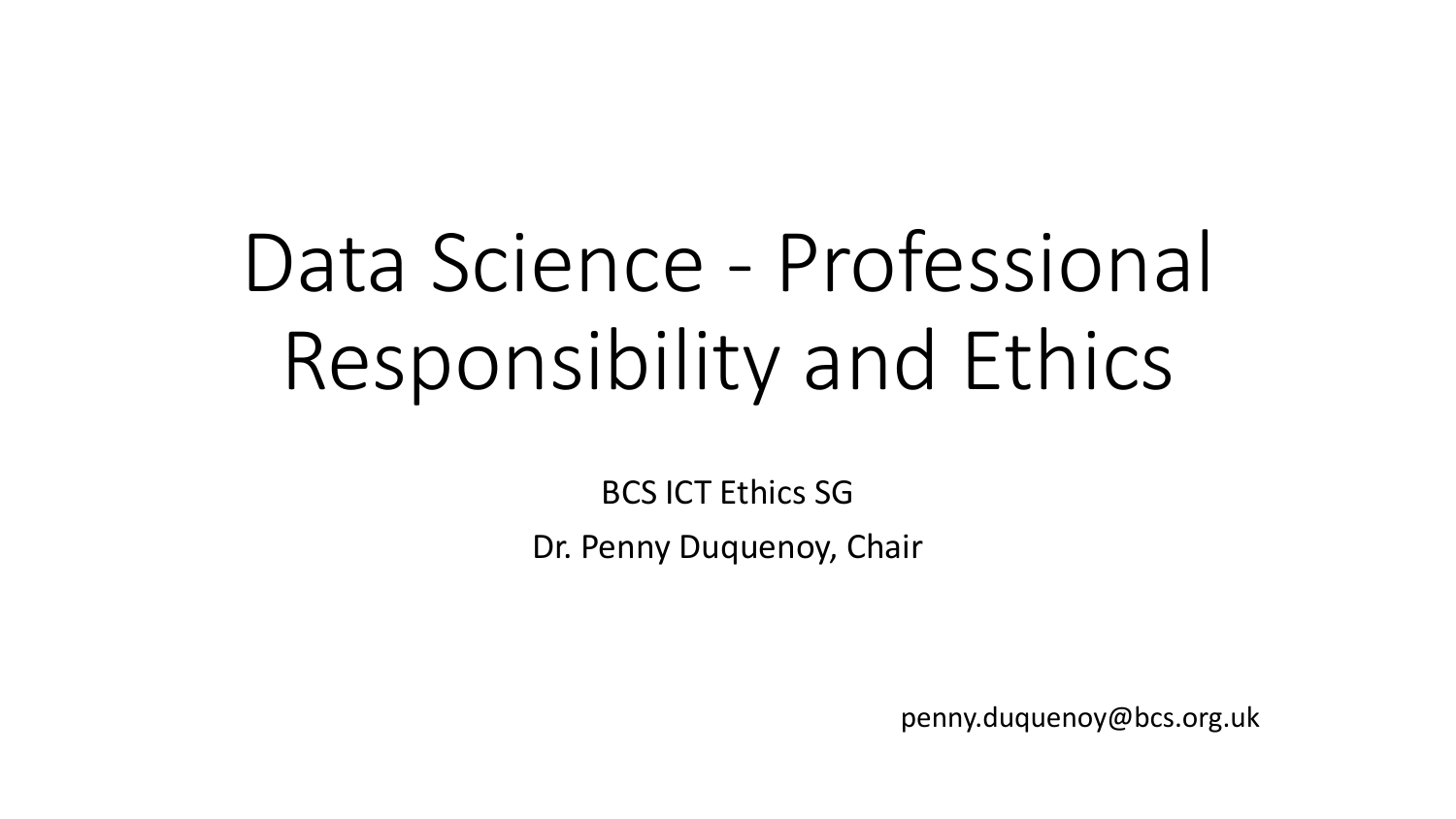#### Data science – needs data scientists …

- UK government in 2017-18 spend "nearly £6 million on data scientists" (Zoldi, 2018)
- Shortage of relevant skills business intelligence /big data
- Urgent need for 'data workers'
- Universities Data Science programmes
- Government Office of National Statistics (ONS) Data Science Campus
- Target: "500 qualified data scientists for government by 2021". (Pullinger, 2019)

The combination of Artificial Intelligence and Machine Learning (AI/ML) brings a level of complexity that requires expertise – deep knowledge and a range of skills – including an ethical approach.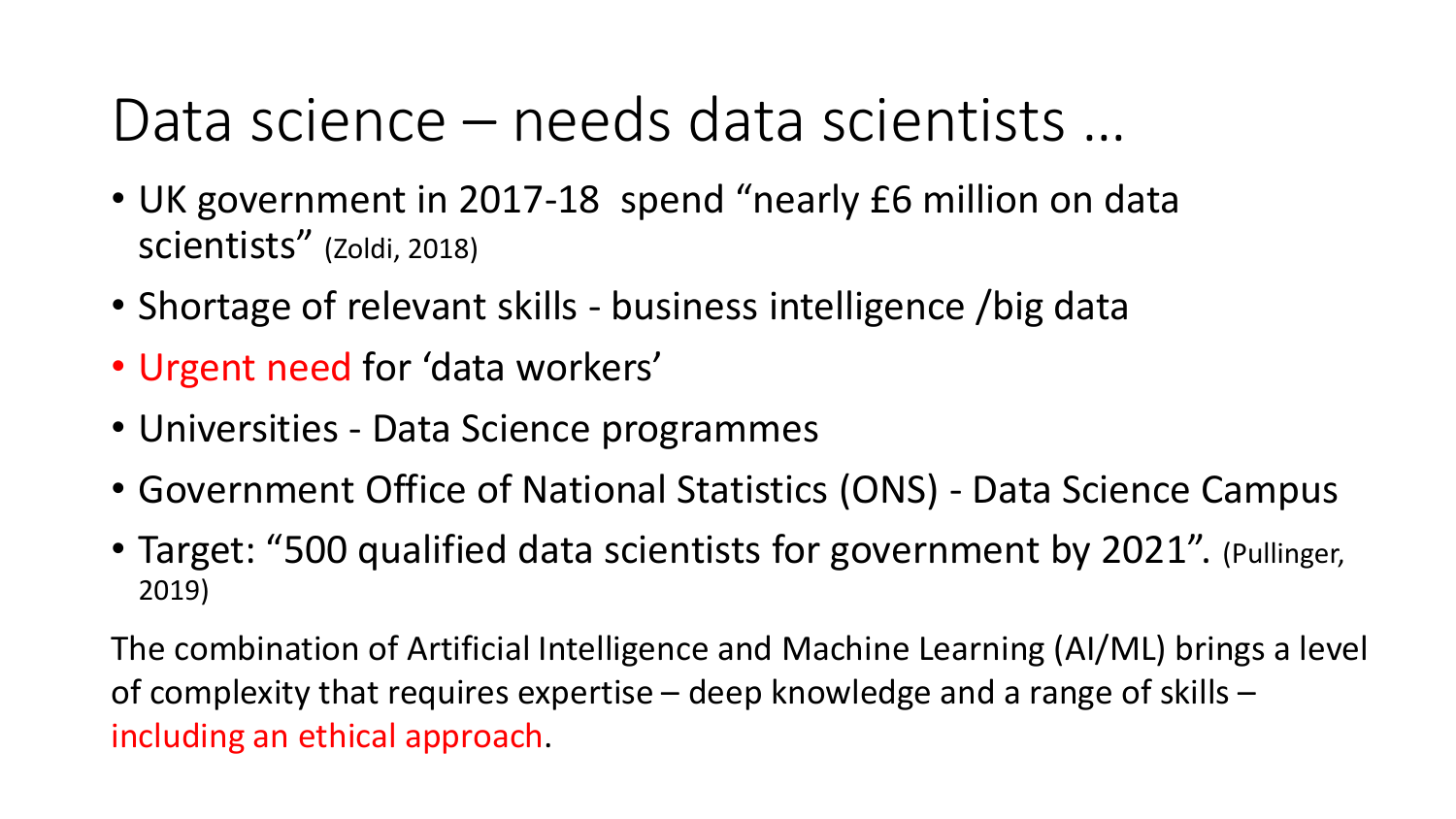#### Data Science

• What it is – UK Government, Department for Digital, Culture, Media and Sport

Data science describes analysis using automated methods to extract knowledge from data. It covers a range of techniques, from finding patterns in data using traditional analytics to making predictions with machine learning.

www.gov.uk/government/publications/data-ethics-framework/data-ethics-framework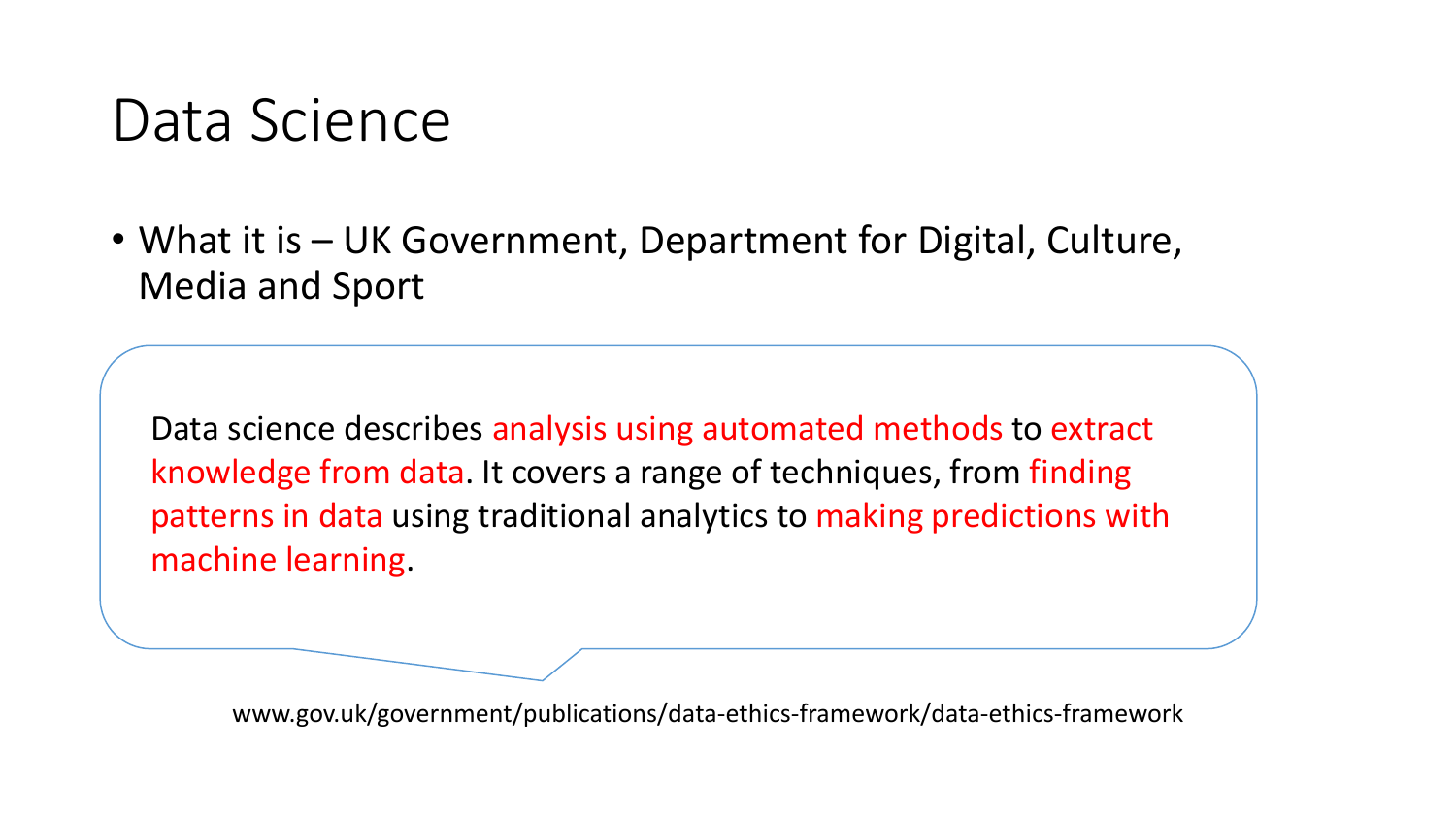#### Data ethics

UK Government, Department for Digital, Culture, Media and Sport Data Ethics Framework

www.gov.uk/government/publications/data-ethics-framework/data-ethics-framework

Data ethics is an emerging branch of applied ethics which describes the value judgements and approaches we make when generating, analysing and disseminating data. This includes a sound knowledge of data protection law and other relevant legislation, and the appropriate use of new technologies. It requires a holistic approach incorporating good practice in computing techniques, ethics and information assurance.

www.gov.uk/government/publications/data-ethics-framework/data-ethics-framework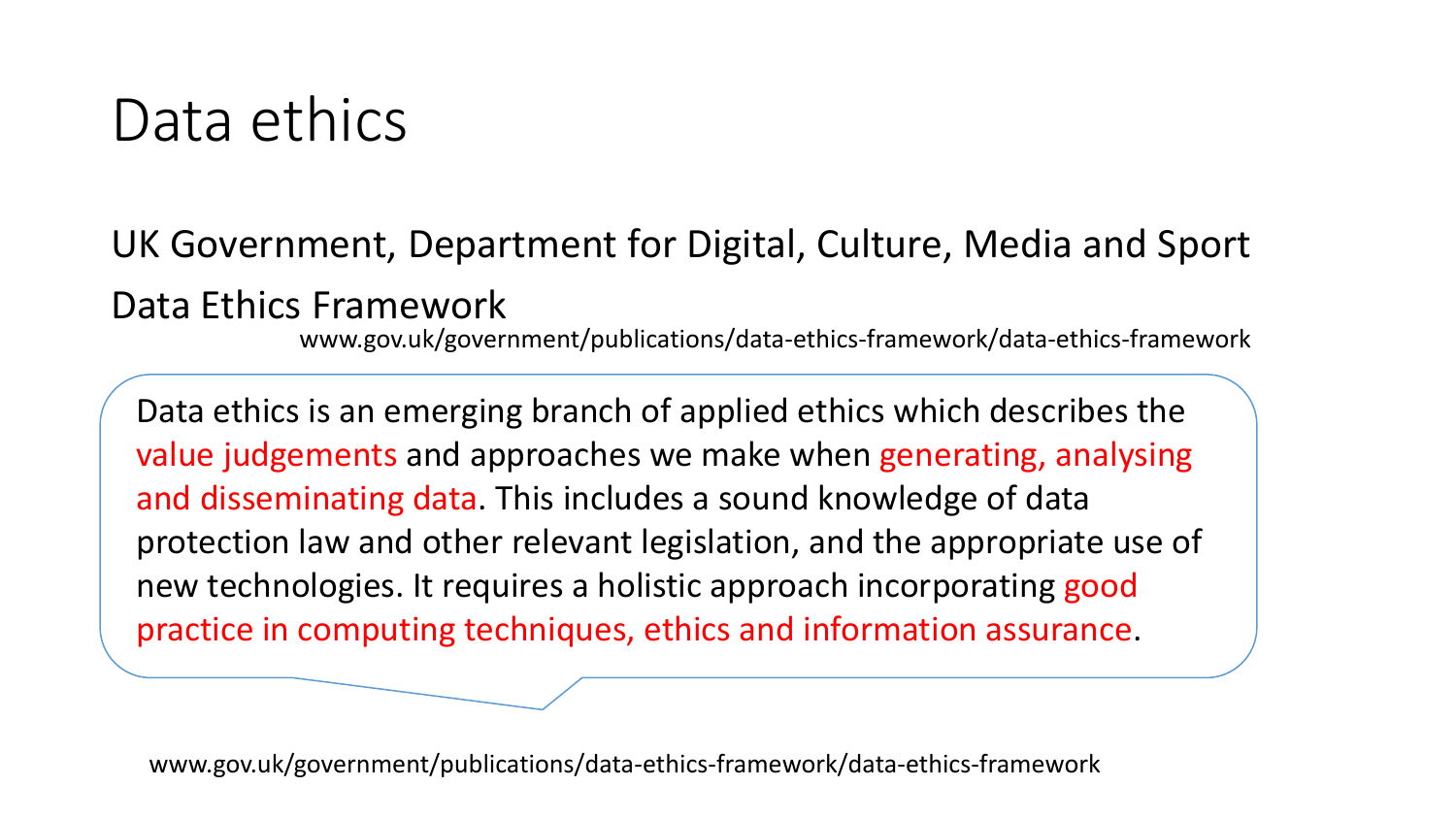#### Rationale …

- Combination of Artificial Intelligence and Machine Learning (AI/ML)
- Level of complexity that requires expertise  $-$
- Deep knowledge and a range of skills –
- Including an ethical approach.
- This presentation looks at the BCS Code of Conduct and other ethical frameworks in the context of data science and meeting the needs of . 'early career' data scientists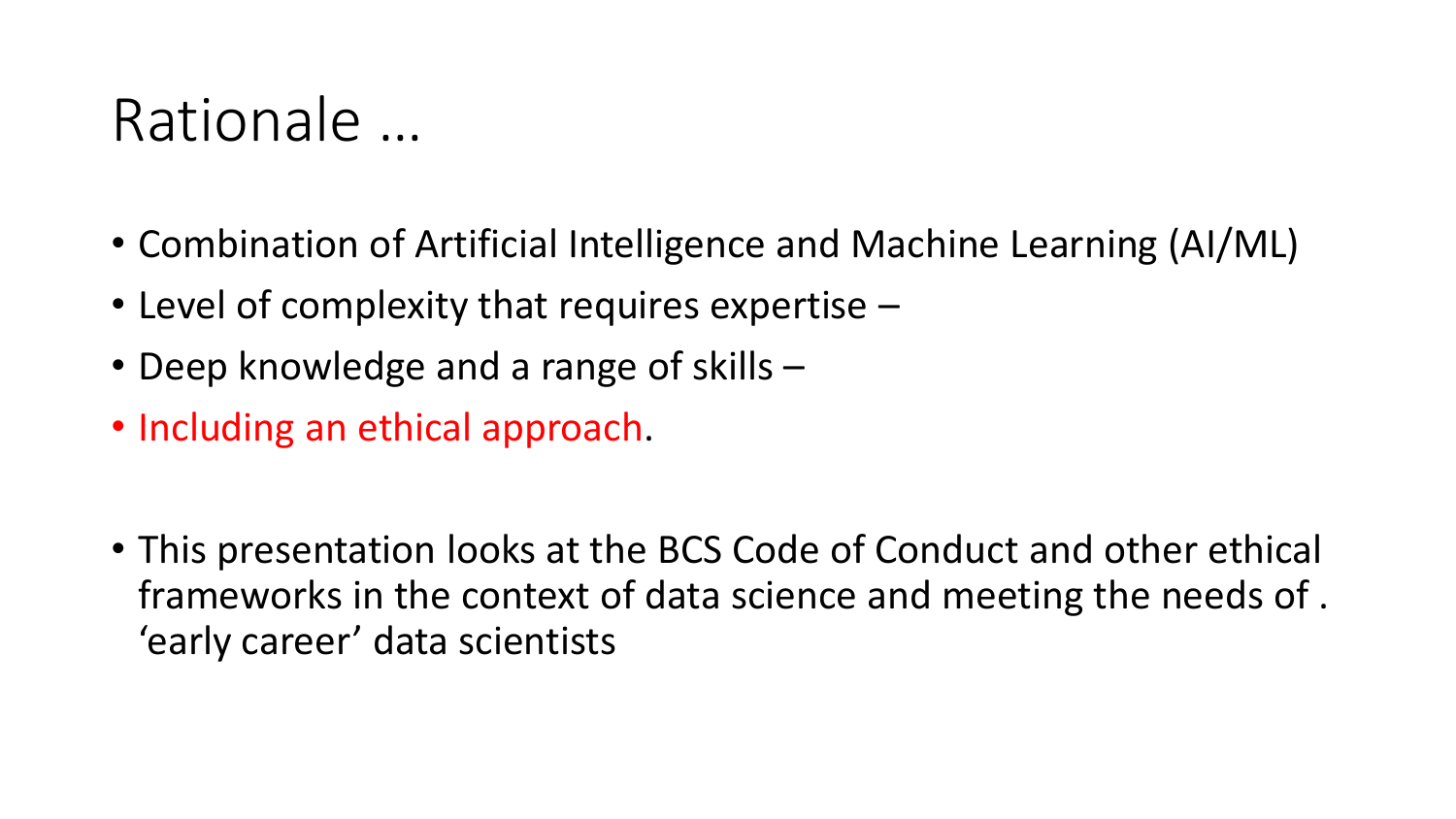## Ethics and professionalism

-----------------------------------

- Ethics is at the heart of what it is to be a 'professional'
- A professional (doctor; lawyer; technology developer …) is in a privileged position because:
	- They have expertise in their field of work and therefore know more than their clients
	- Clients expect their professional expert to provide a good product, or advice.
	- A professional is expected to know the benefits and avoid any risks associated with the product
- Being a professional is about the duties and responsibilities of people engaged to ensure 'ethical' practice by 'ethically informed decisions'.
- It is about good practice, understanding and explaining the constraints and limitations of the product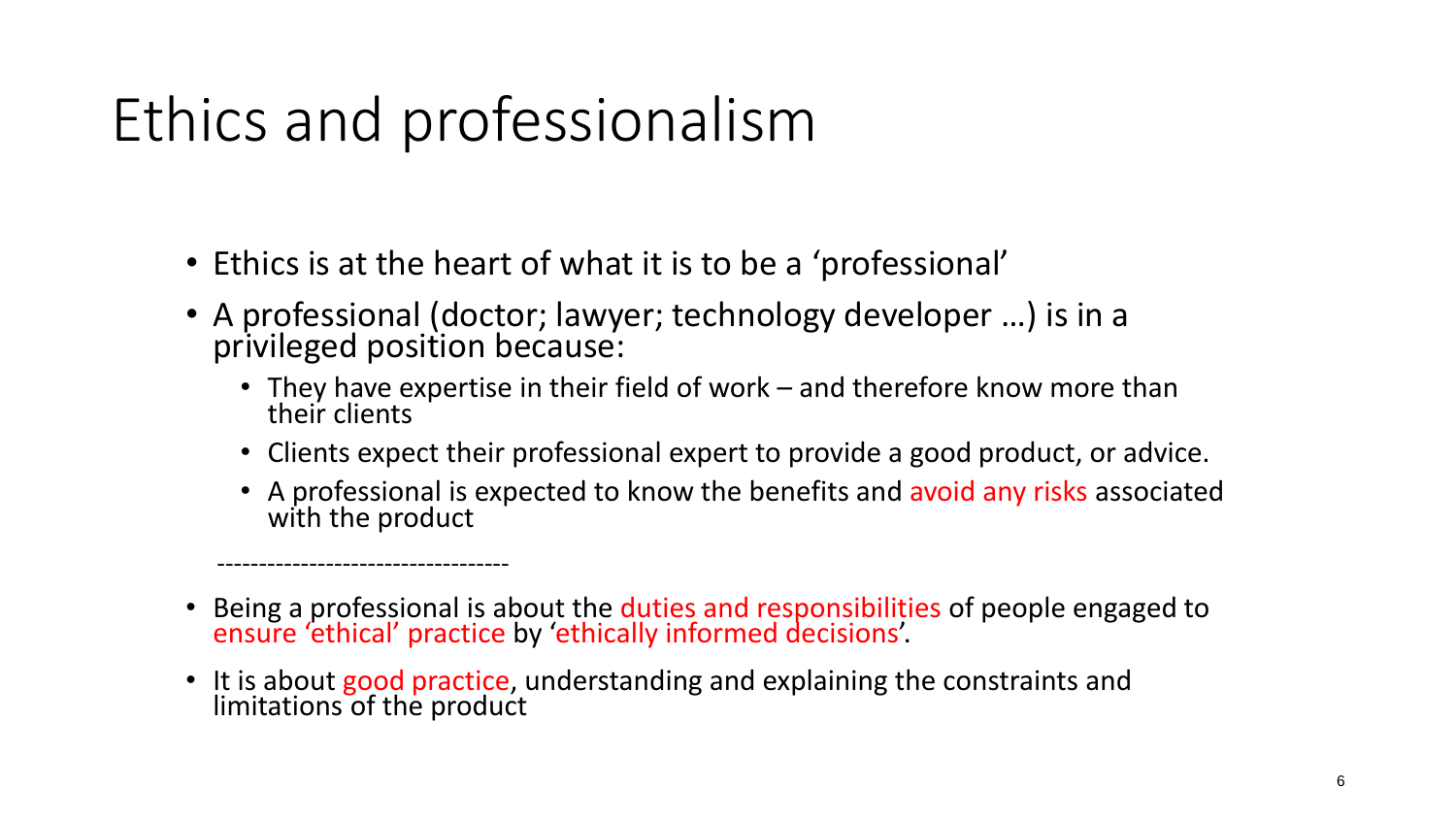#### Hippocratic Oath

• "Maths and tech specialists need Hippocratic oath, says academic" (Guardian, August 2019).

> "One of the problems maths struggles with is that it's invisible ... despite being invisible, mathematics has a dramatic impact on our lives, and at this point in history that's more pertinent than it's ever been."

> > Hannah Fry, Associate Professor, Mathematics of Cities, University College London.

• Note: Hannah Fry will be talking about 'powers and perils' of modern mathematics in the **2019 Royal Institution Christmas lectures**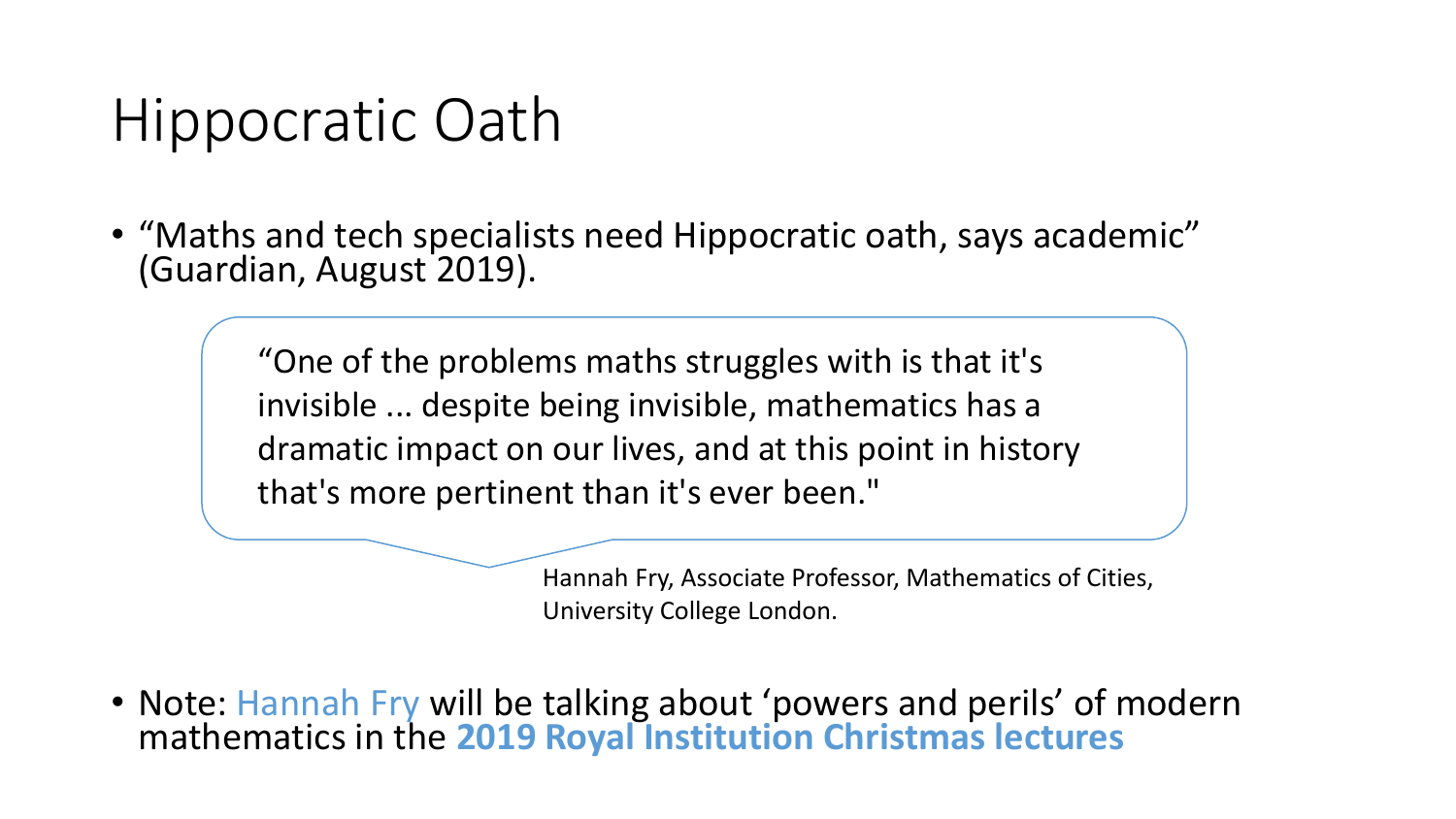### Why ethics for computer professionals?

"If ethics is about how to act and designers help to shape how technologies mediate action, designing should be considered a material form of doing ethics. Every technological artefact that is used will mediate human actions, and every act of design therefore helps to constitute moral practices."

Verbeek, 2011, p.91

[Verbeek, P-P. (2011) Moralizing Technology: Understanding and Designing the Morality of Things. The University of Chicago Press.]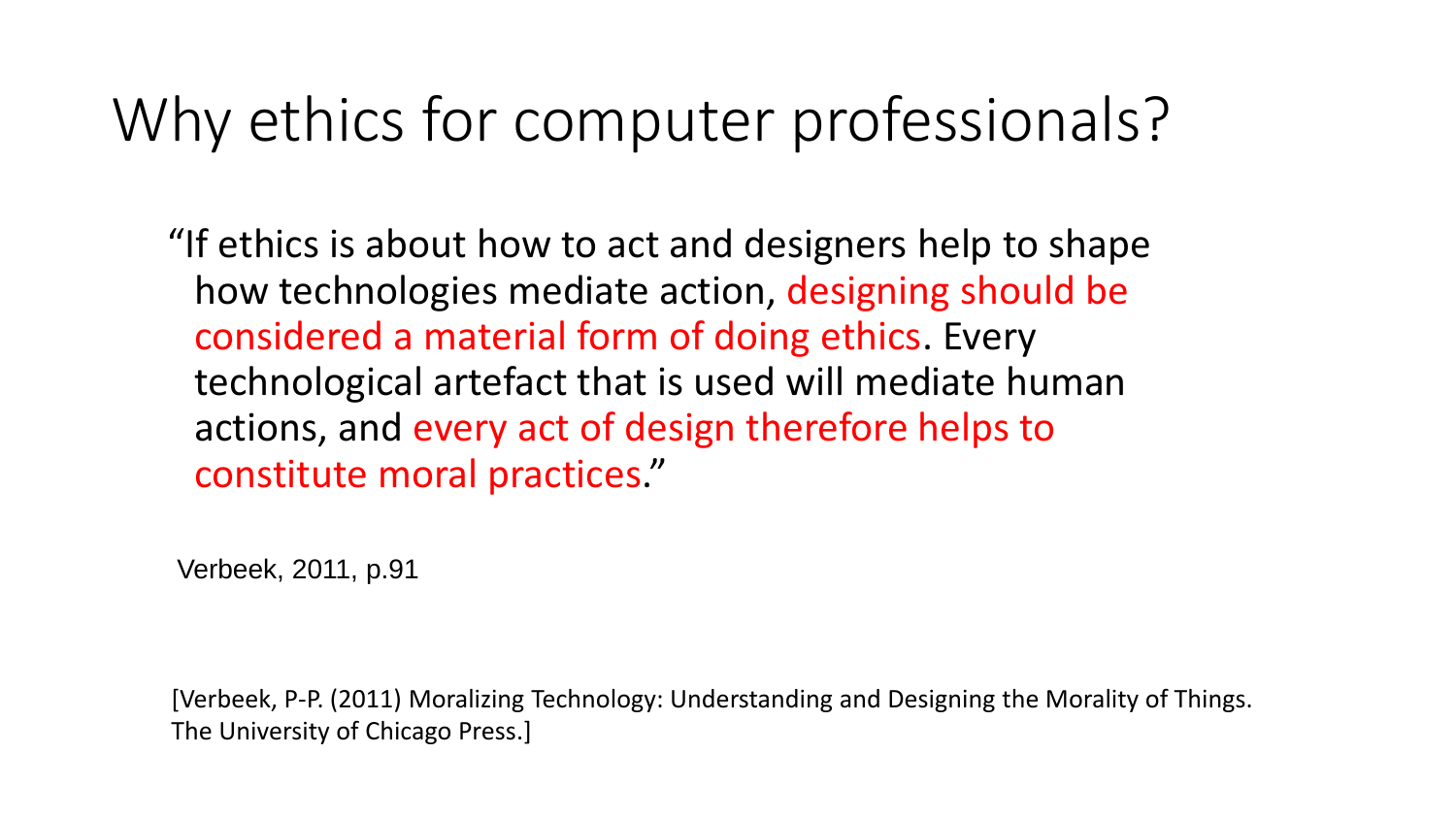"The BCS code of conduct serves as a unique and powerful endorsement of your professional integrity." www.bcs.org/membership/become-a-member/bcs-code-of-conduct/

In brief … more later …

- Public Interest
- Professional Competence and Integrity
- Duty to Relevant Authority
- Duty to the Profession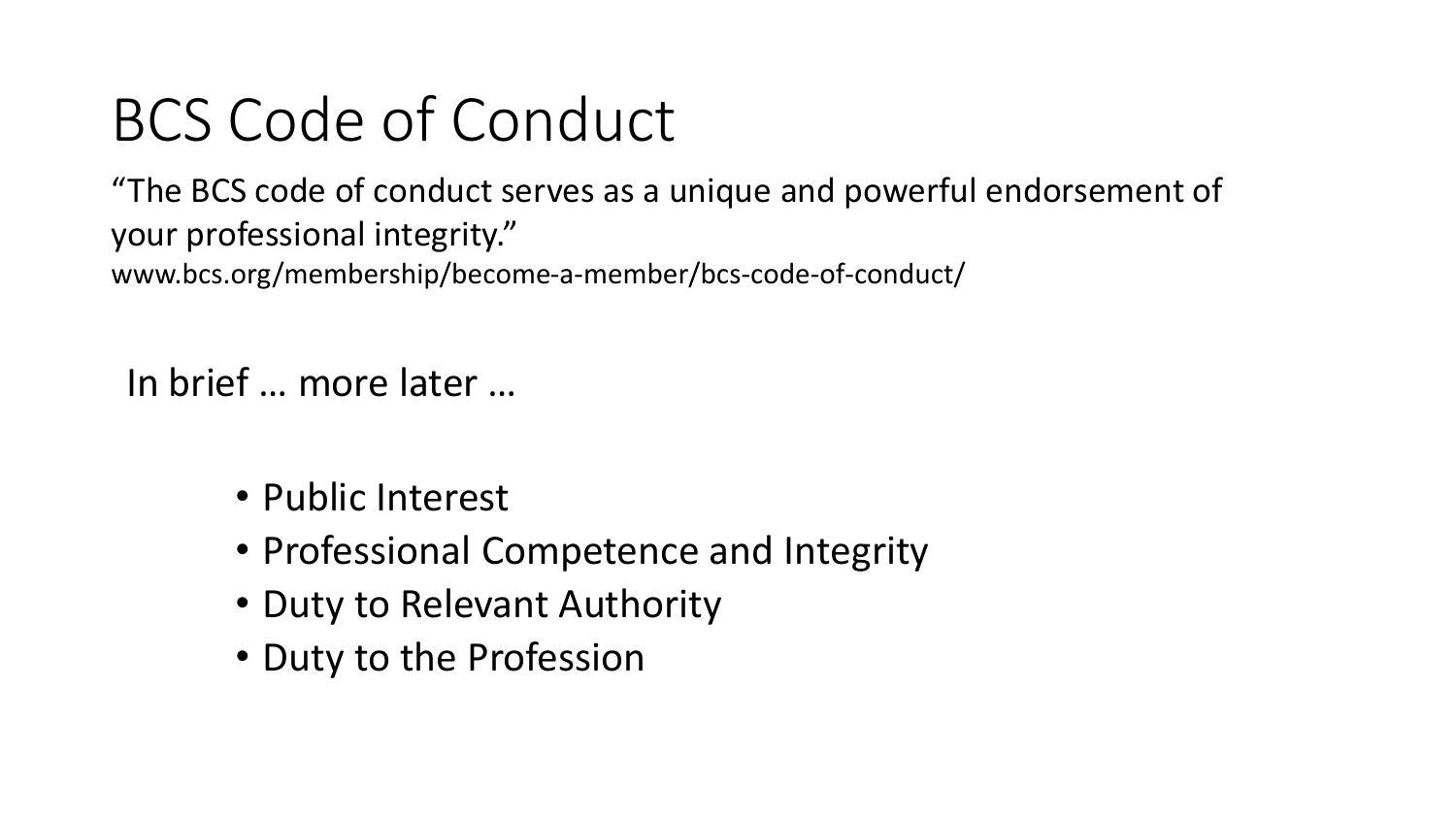## Ethics and technology

- (i) James Moor (1985) computers raise ethical issues because:
	- Logical malleability *(can be shaped to be anything, based on the logic of programming)*
	- Social impact *(they are everywhere/affect people)*
	- Invisibility factor
		- Invisible abuse
		- Invisible programming values
		- Invisible complex calculations (beyond our understanding)

The following slides give examples and highlight aspects of BCS Code of Conduct

Moor, J.H.(1985) What is Computer Ethics? Metaphilosophy, 16:266-275, 1985 doi: 10.1111j.j467-0073. 1985.tb00173.x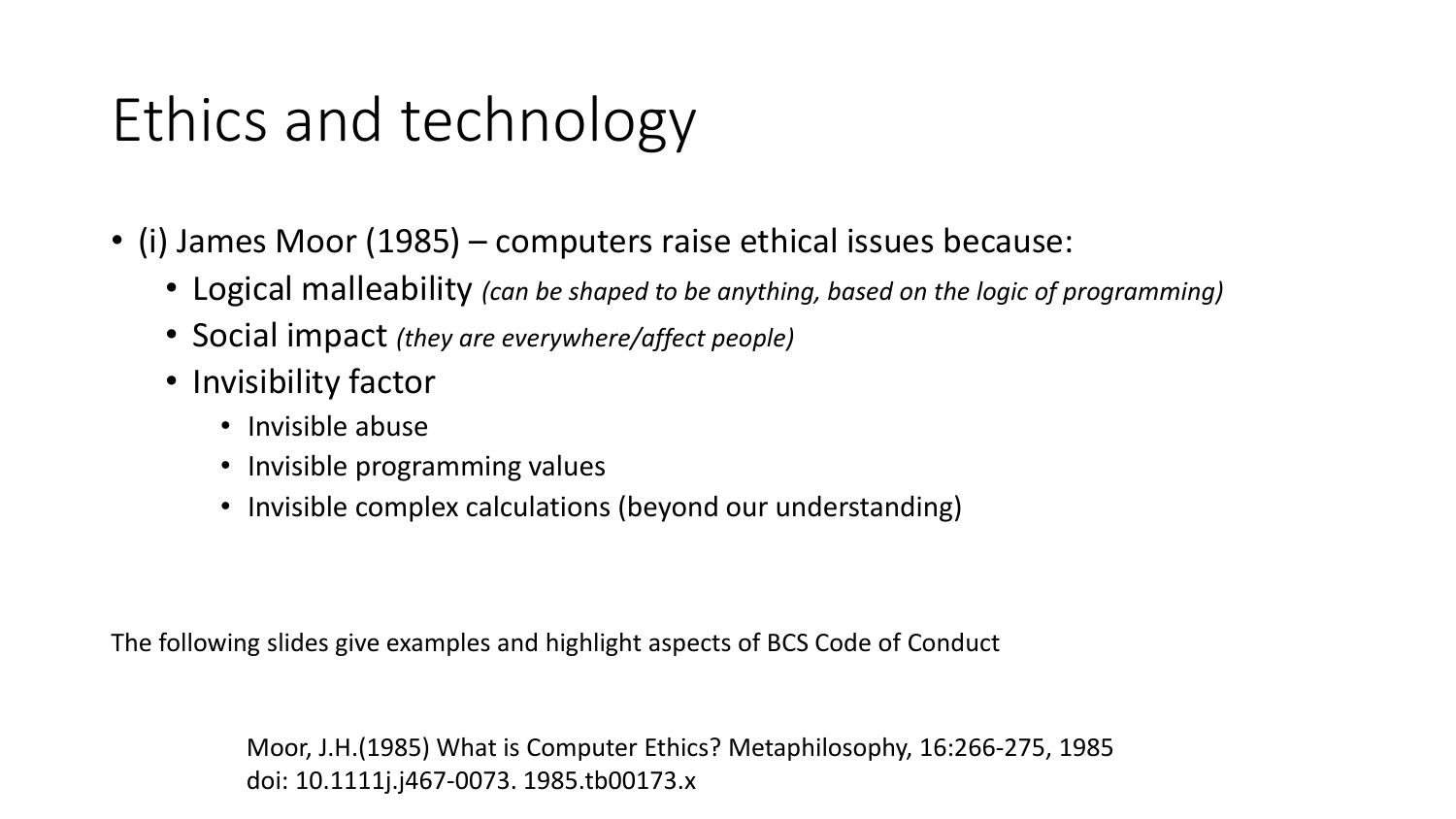### Example

- Invisible Abuse
	- Hacking lots of examples ... from business to home
		- In business:

A British man who hacked TalkTalk Telecom Group Plc, blackmailed executives and offered to supply customer data has been jailed for four years. https://www.insurancejournal.com/news/international/2019/06/12/529022.htm

• In the home:

"… internet-connected baby monitor took a dark turn. She said the camera on her Wi-Ficonnected device mysteriously moved in the direction of her bed."

www.marketwatch.com/story/woman-claims-hacker-used-baby-monitor-to-spy-on-herin-her-bedroom-2018-06-07  $x^2 + 8e^{x^2} + 8e^{x^2} + 8e^{x^2} + 8e^{x^2} + 8e^{x^2} + 8e^{x^2} + 8e^{x^2} + 8e^{x^2} + 8e^{x^2} + 8e^{x^2} + 8e^{x^2} + 8e^{x^2} + 8e^{x^2} + 8e^{x^2} + 8e^{x^2} + 8e^{x^2} + 8e^{x^2} + 8e^{x^2} + 8e^{x^2} + 8e^{x^2} + 8e^{x^2} + 8e^{x^2} + 8e^{x^2} + 8e^{x^2} +$ 

right to privacy in the home (Article 8, EU Convention on Human Rights)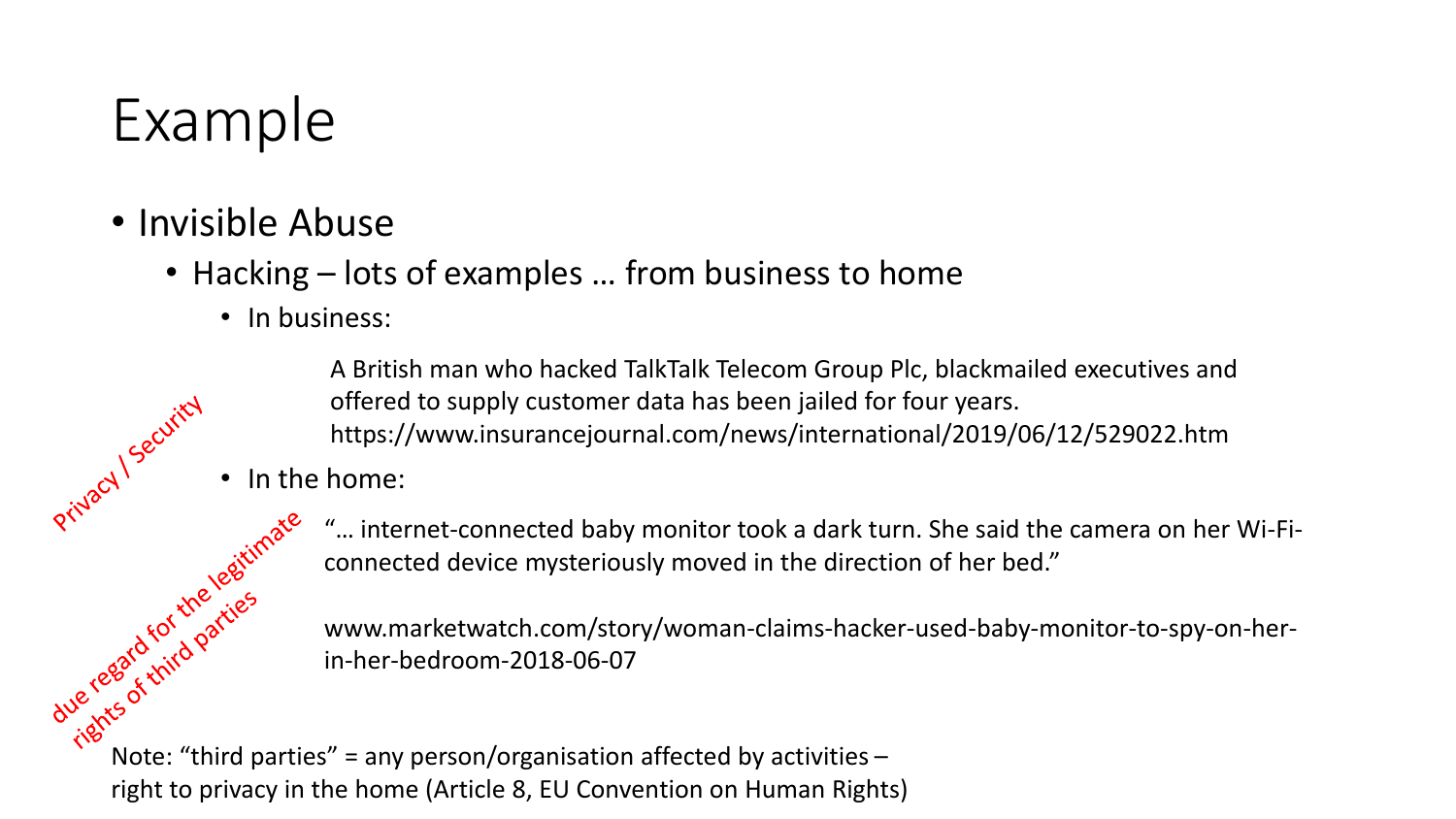### Example

• Invisible programming values

#### (i) Cameras – thoughtless design



"We have to keep in mind that default settings are not neutral. They reflect the Coded Gaze, the preferences of those who have the opportunity to develop technology. Sometimes these preferences can be exclusionary."

"Suggesting people with dark skin keep extra lights around to better illuminate themselves misses the point." Joy Buolamwini, **Algorithms aren't racist. Your skin is just too dark.** May 2017 https://hackernoon.com/algorithms-arent-racist-your-skin-is-just-too-dark-4ed31a7304b8

#### (ii) Software – intentional design

The Environmental Protection Agency (EPA) found that many VW cars being sold in<br>  $\frac{1}{2}$ <br>  $\frac{1}{2}$ <br>  $\frac{1}{2}$ <br>  $\frac{1}{2}$ <br>  $\frac{1}{2}$ <br>  $\frac{1}{2}$ <br>  $\frac{1}{2}$ <br>  $\frac{1}{2}$ <br>  $\frac{1}{2}$ <br>  $\frac{1}{2}$ <br>  $\frac{1}{2}$ <br>  $\frac{1}{2}$ <br>  $\frac{1}{2}$ America had a "defeat device" - or software - in diesel engines that could detect when they were being tested, changing the performance accordingly to improve results. The German car giant has since admitted cheating emissions tests in the US." **Volkswagen: The scandal explained**, BBC News, 10 December 2015 www.bbc.co.uk/news/business-34324772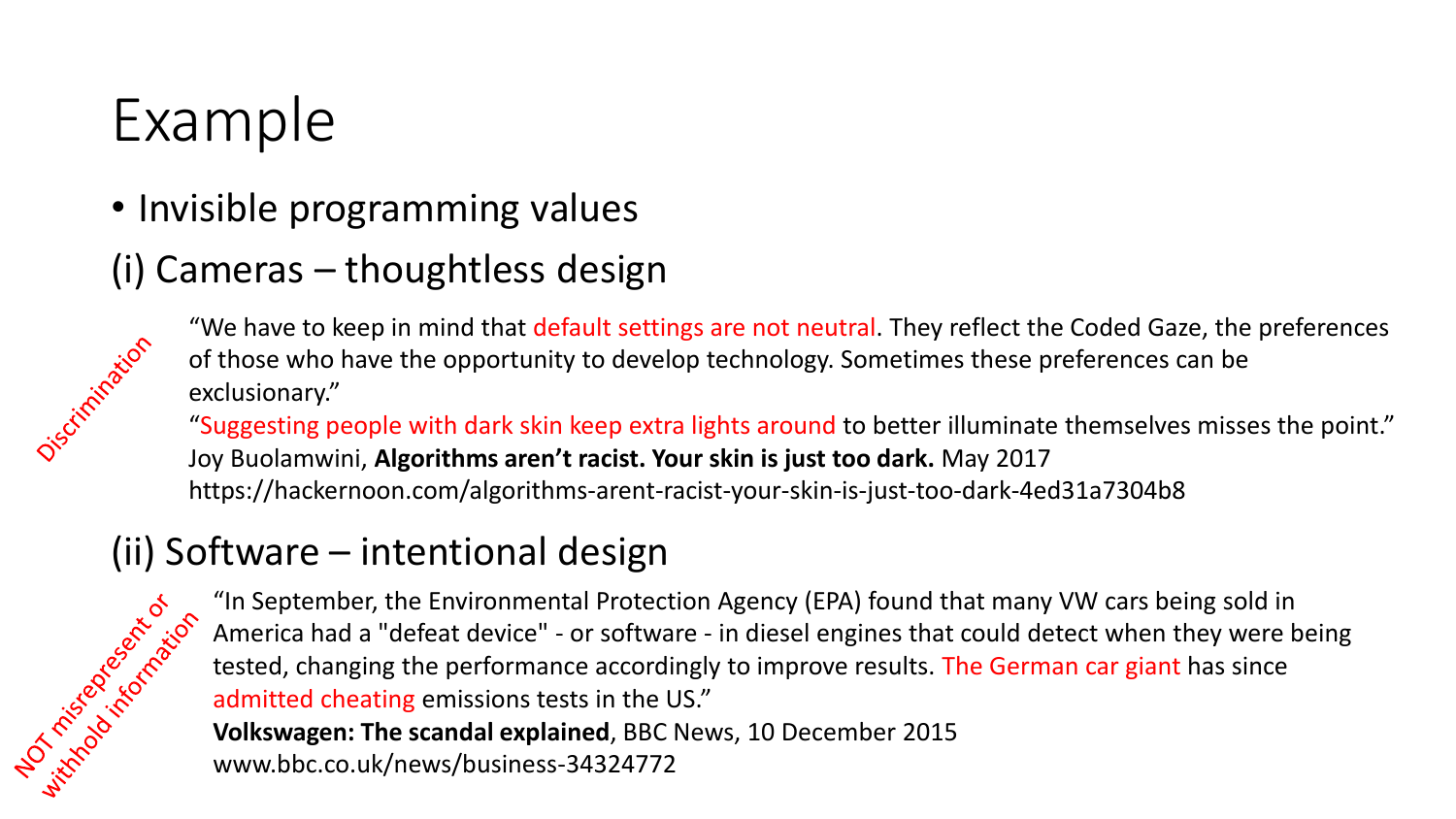### Example

• Invisible complex calculations beyond our understanding<br>
"What distinguishes machine learning is its use of arbitrary black-box function<br>
decisions. These black-box functions may be extremely complex and have a<br>
compose "What distinguishes machine learning is its use of arbitrary black-box functions to make decisions. These black-box functions may be extremely complex and have an internal state composed of millions of interdependent values. As such, the functions used to make decisions may well be too complex for humans to comprehend; and it may not be possible to completely understand the full decision-making criteria or rationale" (p.1)

[Mittelstadt, B., Russell, C, Wachter, S.. 2019. *Explaining Explanations in AI.* ACM ISBN 978-1-4503-6125-5/19/01]



EXAMPLE: "Back in 2016, a Microsoft chatbot named Tay became a racist, sexist, generally-rather-unsavoury<br>
or character after internet users took advantage of its machine learning capabilities. The chatbot was covered in<br> character after internet users took advantage of its machine learning capabilities. The chatbot was covered in media around the world and itself was bound to have caused Microsoft some reputational damage. [Ryan Daws, AI News. Ethics: Microsoft warns its AI offerings 'may result in reputational harm']

Note: "third parties" = any person/organisation affected by activities  $$ conflict 'right' of the data subject and possible IPR on software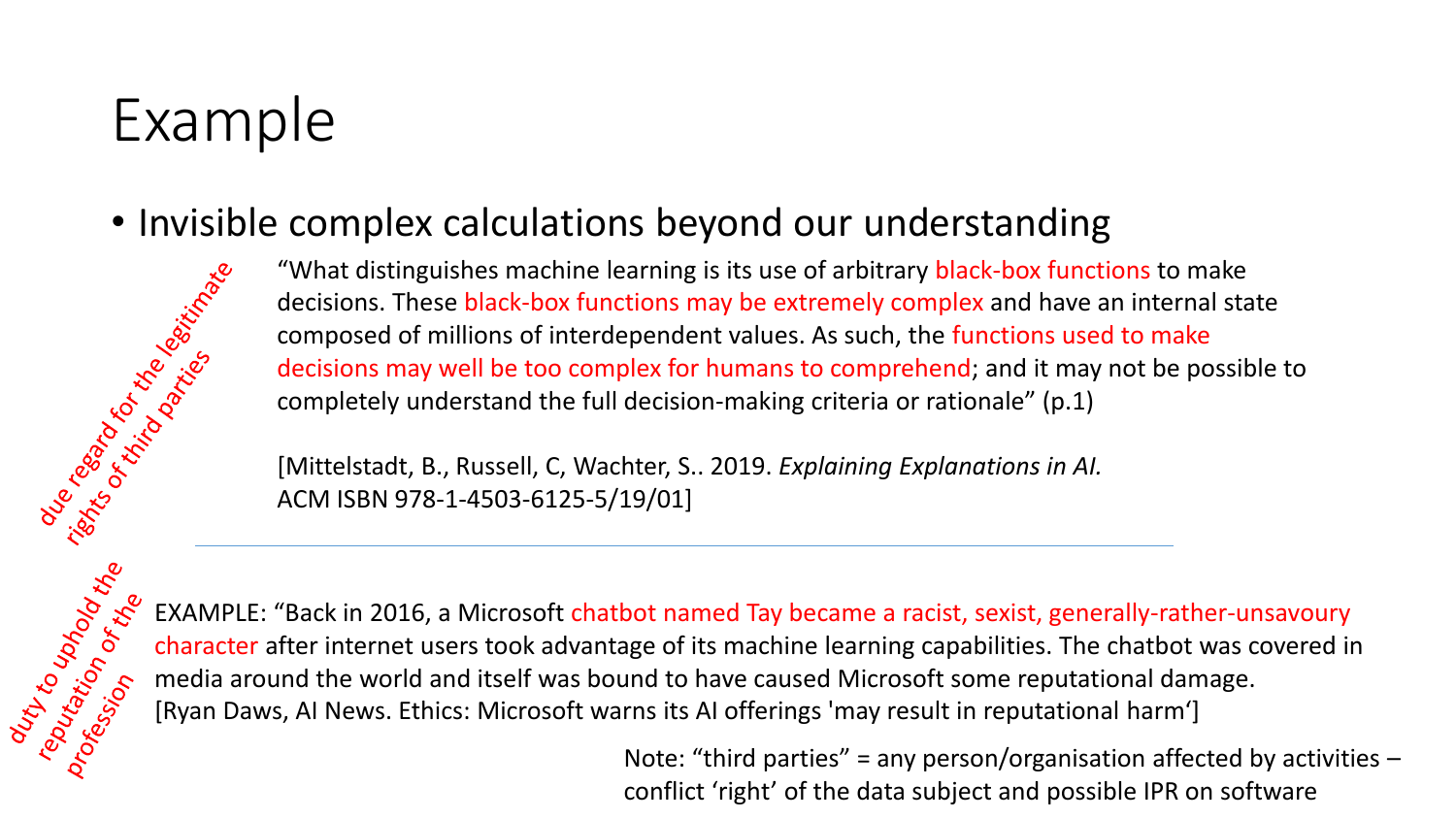#### Guidance on ethics …

- Principles for data ethics (UK Government)
- Algorithmic Transparency/accountability (ACM)
- Guidelines for Trustworthy AI (European Commission)
- Internet Governance Forum 2019: Best Practices Forum on Internet of Things; Big Data; Artificial Intelligence.
- Matching with ... BCS Code of Conduct?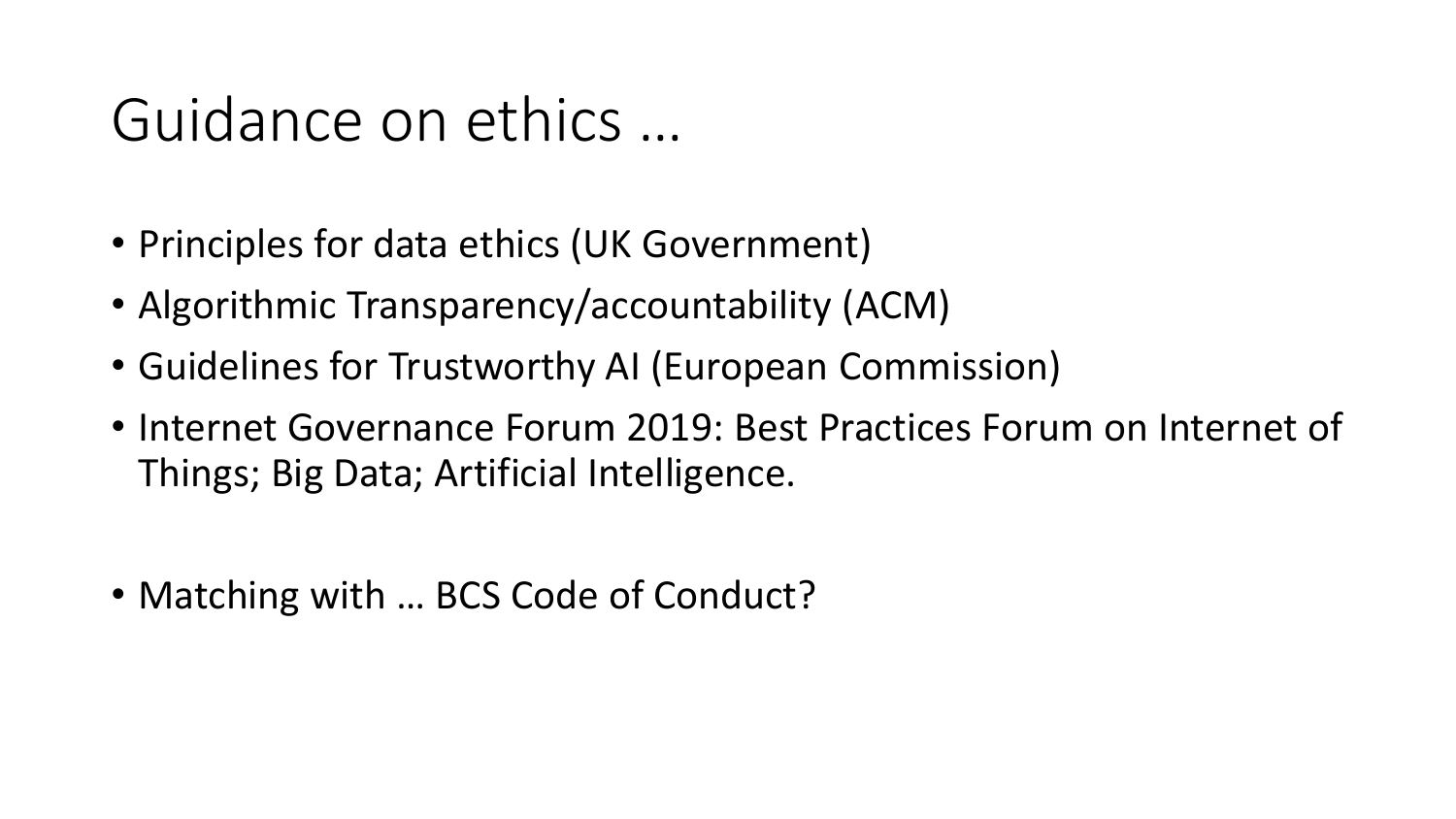### Guidance for ethics and AI

#### **UK Government - Data Ethics Framework**

- 1. clear user need and public benefit
- 2. be aware of relevant legislation and codes of practice
- 3. use data that is proportionate to the user need
- 4. understand the limitations of the data
- 5. ensure robust practices and work within your skillset
- 6. make your work transparent and be accountable
- 7. embed data use responsibly

…the role of algorithms in decision making … not only a final decision but any potential automated decisions which played an important role in forming the final decision-making process.

follow the data protection safeguards laid out in Article 22 of the GDPR and section 14 of the DPA 2018

> Provenance; errors in the data; bias (from historical decision making, or unrepresentative surveys or social media) if metadata and field names are ambiguous

be transparent about the tools, data, algorithms and the user need (unless there are reasons not to such as fraud or counterterrorism).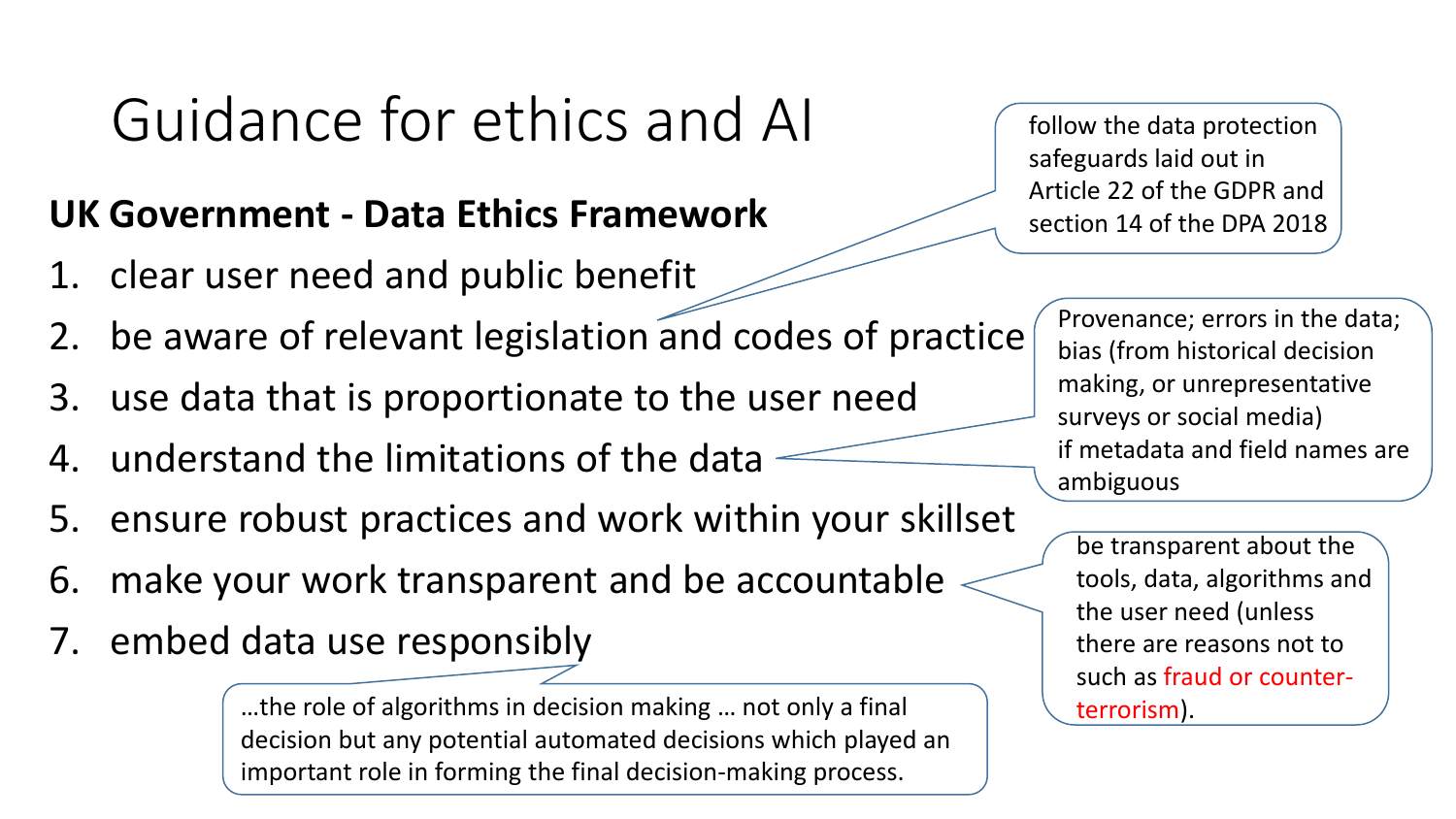#### Note on Legislation …

Right to explanation of automated decision-making [… does not exist …]

- In all of the GDPR, a right to explanation is only explicitly mentioned in Recital 71, which states that a person who has been subject to automated decision-making:
- should be subject to suitable safeguards, which should include specific information to the data subject and the right to obtain human intervention, to express his or her point of view, to obtain an explanation of the decision reached after such assessment and to challenge the decision. (emphasis added)

Wachter, S., Mittelstadt, B., Floridi, L. Why a Right to Explanation of Automated Decision-Making Does Not Exist in the General Data Protection Regulation, International Data Privacy Law, Volume 7, Issue 2, May 2017, Pages 76-99 https://doi.org/10.1093/idpl/ipx005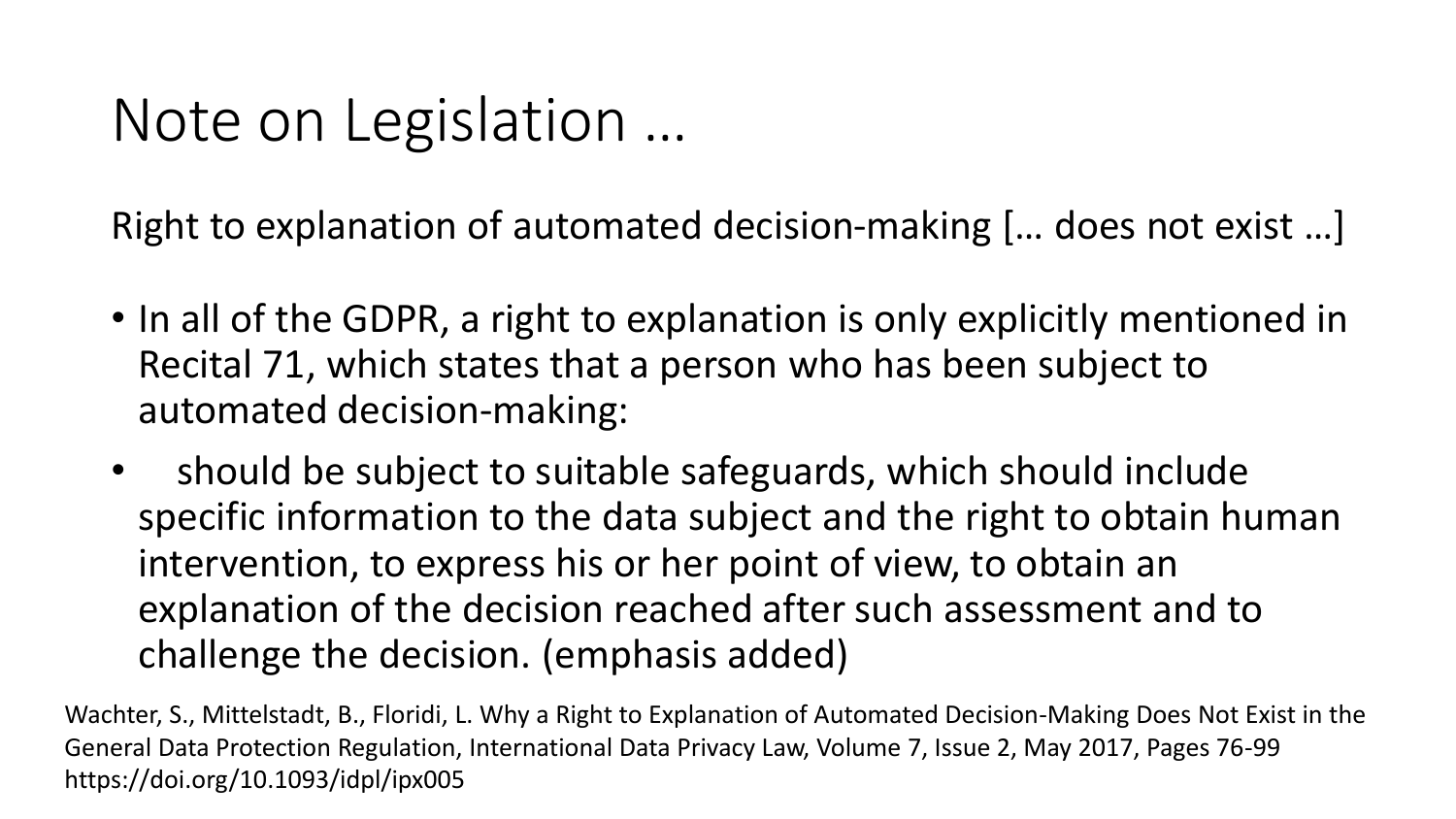#### Note on accountable algorithms

Not always possible …

"when the decision being regulated is a commercial one, such as a decision to offer credit, a business's legitimate interest in protecting proprietary information or guarding trade secrets like the underwriting formula may be incompatible with full transparency. And in many contexts, an automated decision may use as inputs, or will create as an output, sensitive or private data that should not be broadly shared to protect business interests, privacy, or the integrity of law enforcement or investigative methods."

Kroll, J. A., Huey, J., Barocas, S., Felten, E.W., Reidenberg, J.R., Robinson, D.G., Yu, H. Accountable Algorithms. University of Pennsylvania Law Review, Gol. 165: 633. p.658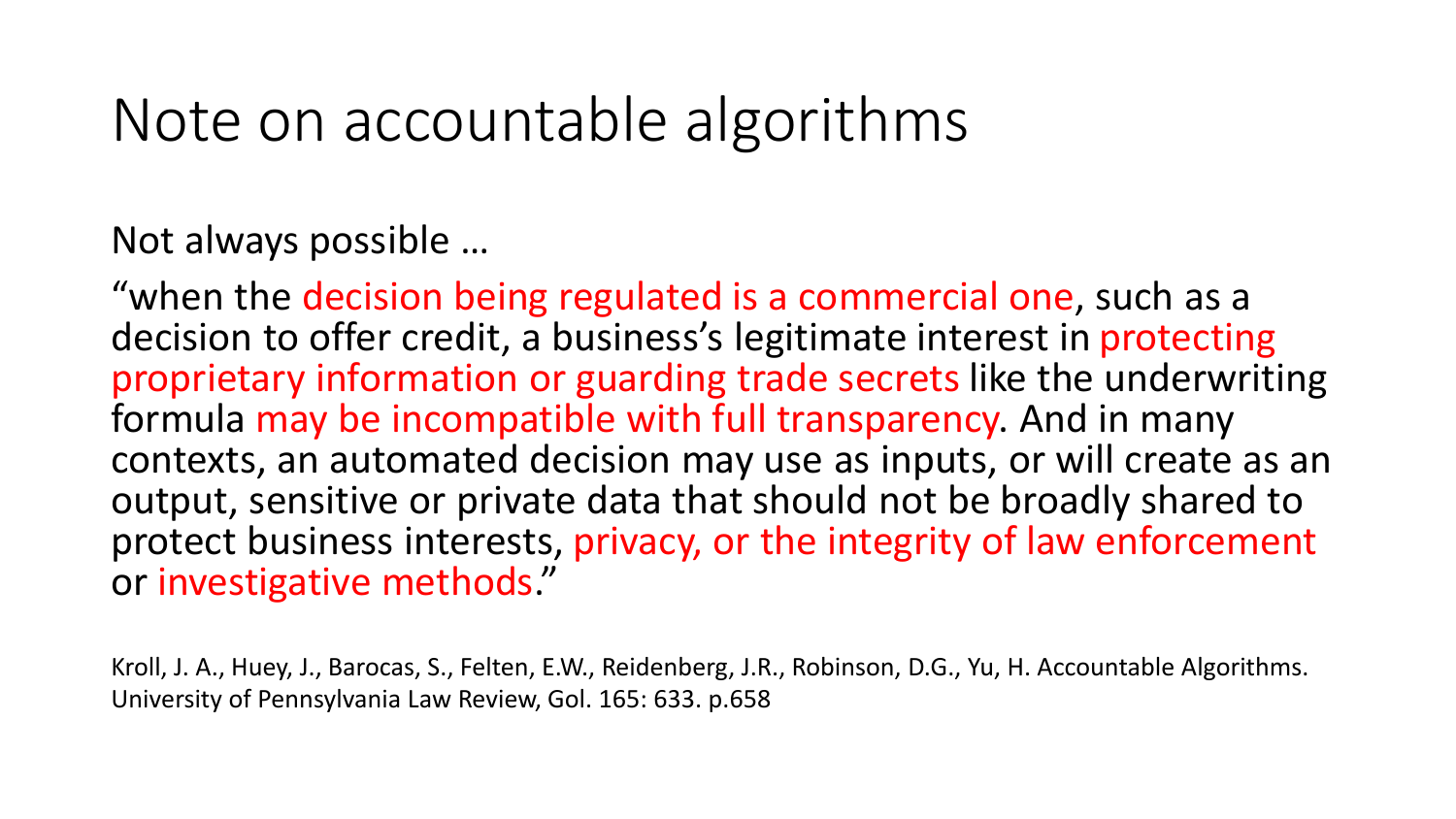### Freedom of Information Act (subject request)

Extract from a letter sent by Department of Work and Pensions (UK) in response to a Freedom of Information request by a data subject régarding the UK Universal Credit IT system (2013):

"One of the major advantages of Universal Credit over the present benefits system is that it replaces the need for several different benefit systems in different places, involving various organisations holding the same or similar data. So the incidence of the scenarios that you are concerned about should not arise, or should occur less frequently.

Having said that, the Department does use data-matching in order to detect and prevent benefit fraud, and has processes and procedures that staff follow to conduct this data matching.

The Department is withholding this information under one of the exemptions in the Freedom of Information Act. Information that you have requested is exempt under section 31(1) (a) of the Freedom of Information Act which exempts information from disclosure, if to do so would be likely to prejudice the prevention or detection of crime. This is because if the Department published details of how it undertakes data-matching, this could potentially facilitate individuals in making false benefit claims, or failing to report changes of circumstances that affect benefit entitlement.

There is a general public interest in openness, and also in understanding the level of fraud against the Department, and, in turn how the Department responds to, and detects and prevents such frauds. These concerns have to be weighed against a stronger public interest in ensuring that benefit fraud is detected, and prevented, and that this can be best achieved by ensuring that the Department's approaches, techniques and methodologies for countering fraud are not made public. Taking account of all the circumstances of your request, and the relevant factors above, I have concluded that the balance of the public interest favours withholding this information."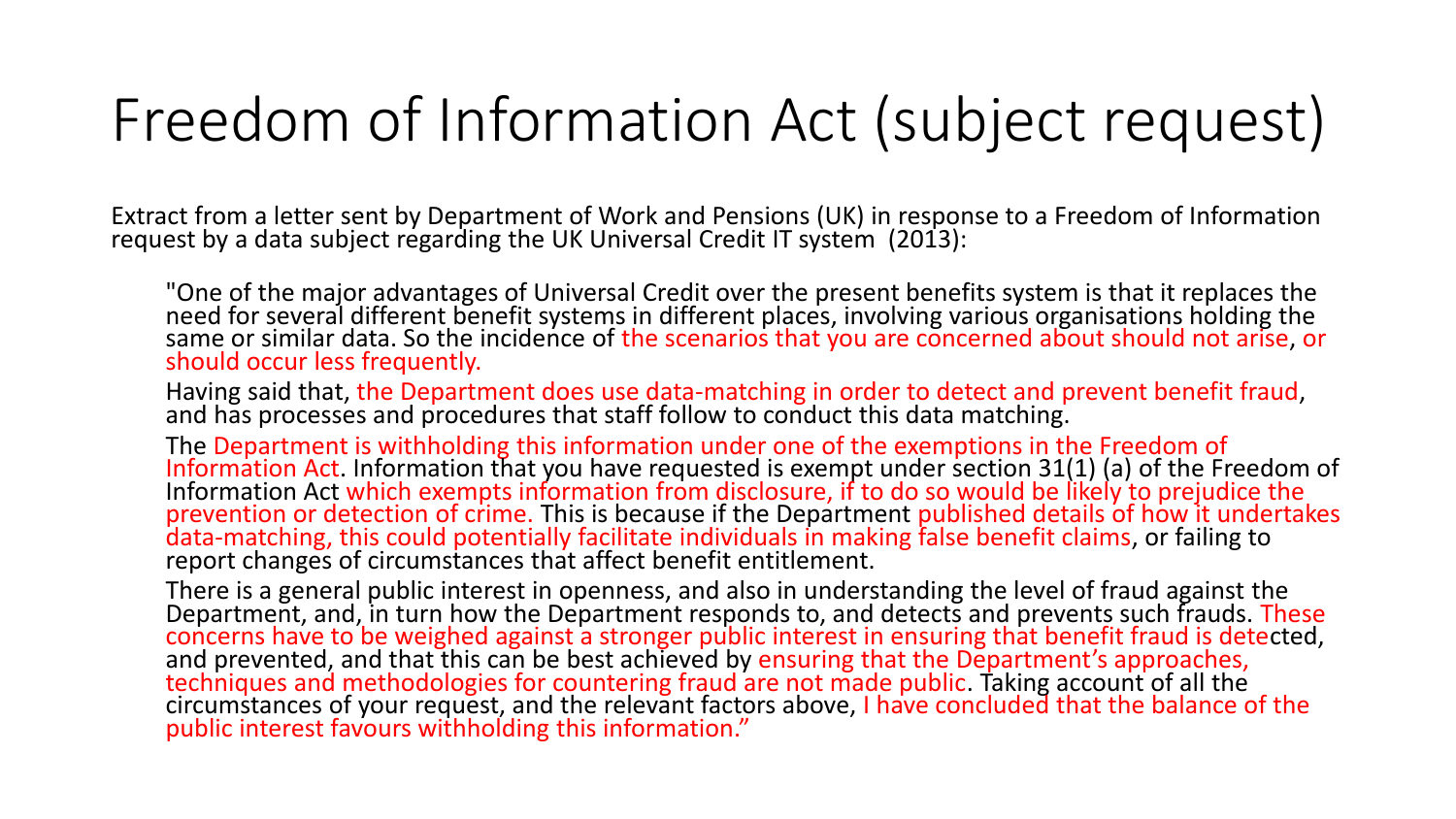#### Statement on Algorithmic Transparency and Accountability - US ACM Public Policy Council, 2017

Principles for Algorithmic Transparency and Accountability

- 1. Awareness: (of possible biases in design, implementation, and use, and potential harm to individuals and society
- 2. Access and redress: (adoption of mechanisms that enable questioning and redress for individuals and groups adversely affected)
- 3. Accountability: (Institutions held responsible for decisions made by the algorithms they use)
- 4. Explanation: (Systems/institutions are encouraged to produce explanations of procedures and decisions)
- 5. Data Provenance: (the way in which training data was collected and potential bias) concerns over privacy, protecting trade secrets, or revelation of analytics that might allow malicious actors to game the system can justify restricting access to qualified and authorized individuals.
- 6. Auditability: (models, algorithms, data and decisions should be recorded in cases where harm is suspected)
- 7. Validation and Testing: (institutions should use rigorous methods to validate models, routinely perform tests, make results public).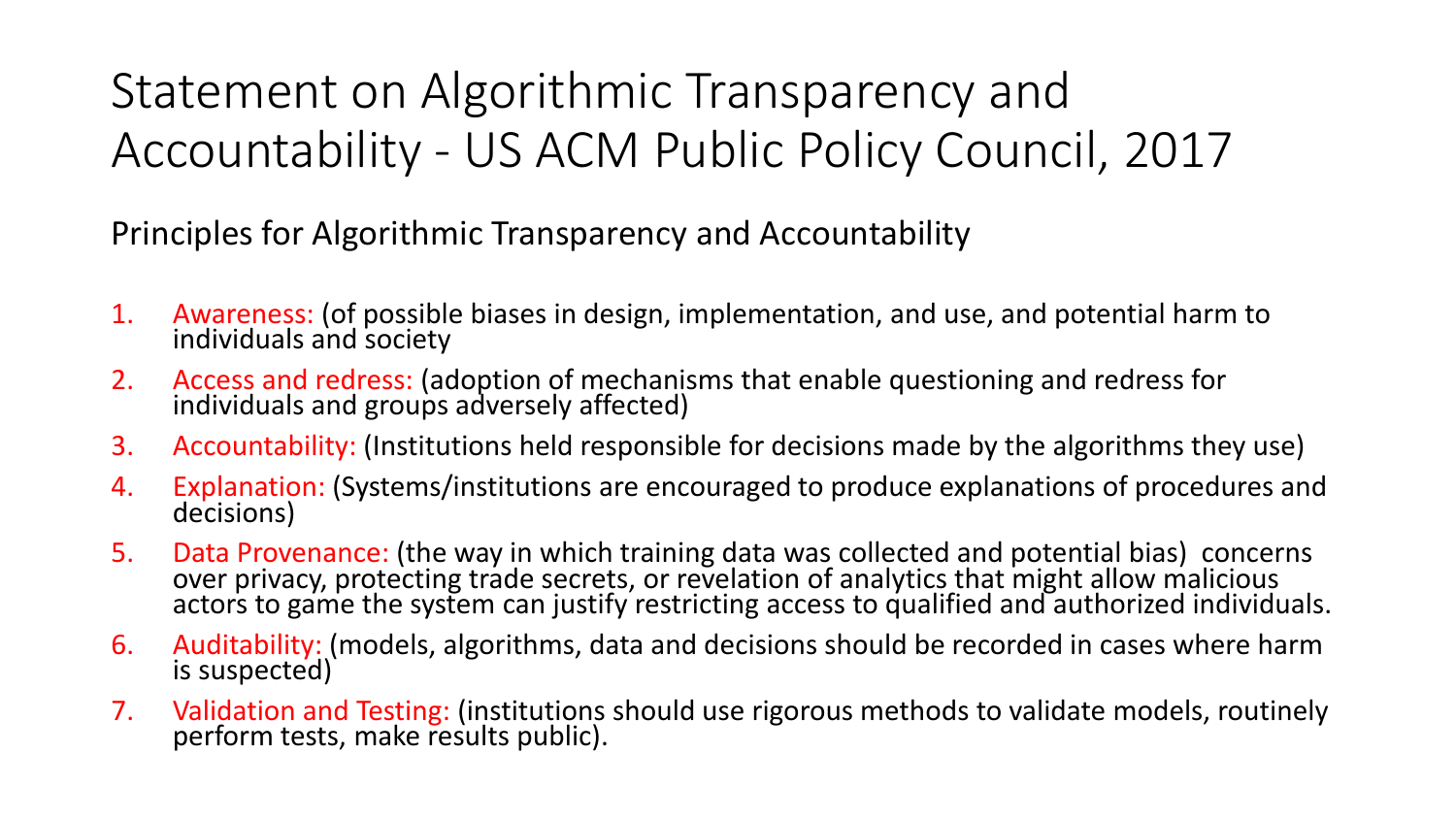### European Commission – guidelines for Trustworthy AI

- Develop, deploy and use AI systems in a way that adheres to the ethical principles of: respect for human autonomy, prevention of harm, fairness and explicability. Acknowledge and address the potential tensions between these principles.
- Pay particular attention to situations involving more vulnerable groups such as children, persons with disabilities and others that have historically been disadvantaged or are at risk of exclusion, and to situations which are characterised by asymmetries of power or information, such as between employers and workers, or between businesses and consumers.
- Acknowledge that, while bringing substantial benefits to individuals and society, AI systems also pose certain risks and may have a negative impact, including impacts which may be difficult to anticipate, identify or measure (e.g. on democracy, the rule of law and distributive justice, or on the human mind itself.) Adopt adequate measures to mitigate these risks when appropriate, and proportionately to the magnitude of the risk.

Ethics Guidelines for Trustworthy AI: High-Level Expert Group on Artificial Intelligence European Commission B-1049 Brussels. Document made public on 8 April 2019.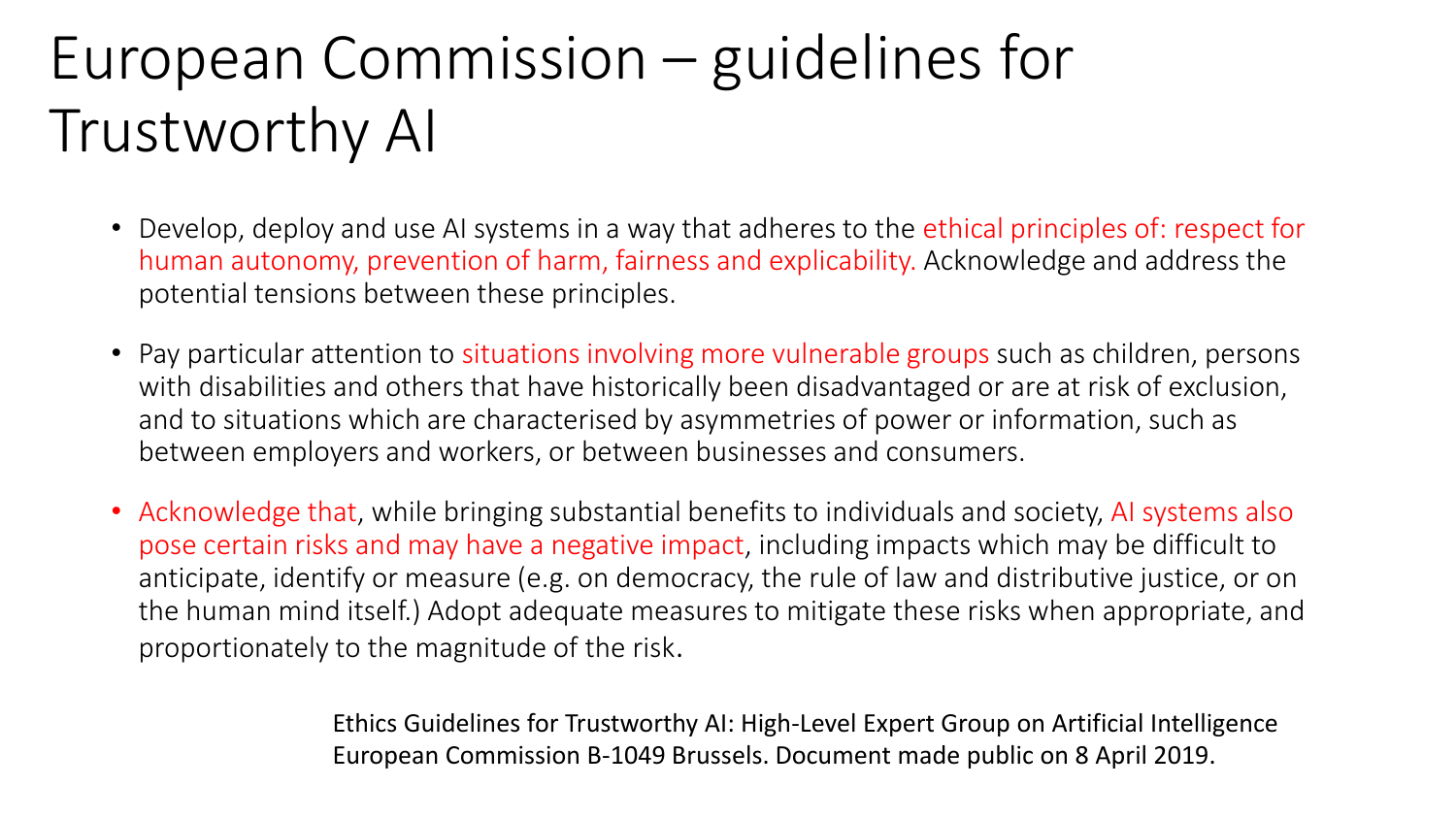## Internet Governance Forum (IGF) 2019 IoT, Big Data, AI to address societal challenges

- 1. Define terms narrowly (avoid sweeping generalisations)
- 2. ... focus on what an application DOES not on how the technology DOES IT.
- 3. Collaborate to ensure that these technologies are deployed in ways that protect user privacy and security, and network resiliency
- 4. Consider ethics and human rights when applying IoT, Big Data, and AI from the outset
- 5. Watch out for bias and incomplete data sets ... in ALL cases, the limits of the data and Big Data analysis should be recognized.
- 6. Make privacy and transparency a policy goal and a business practice
- 7. Ensure that systems are adequately secured before they get to the market.
- 8. Foster technologies and business practices that empower SMEs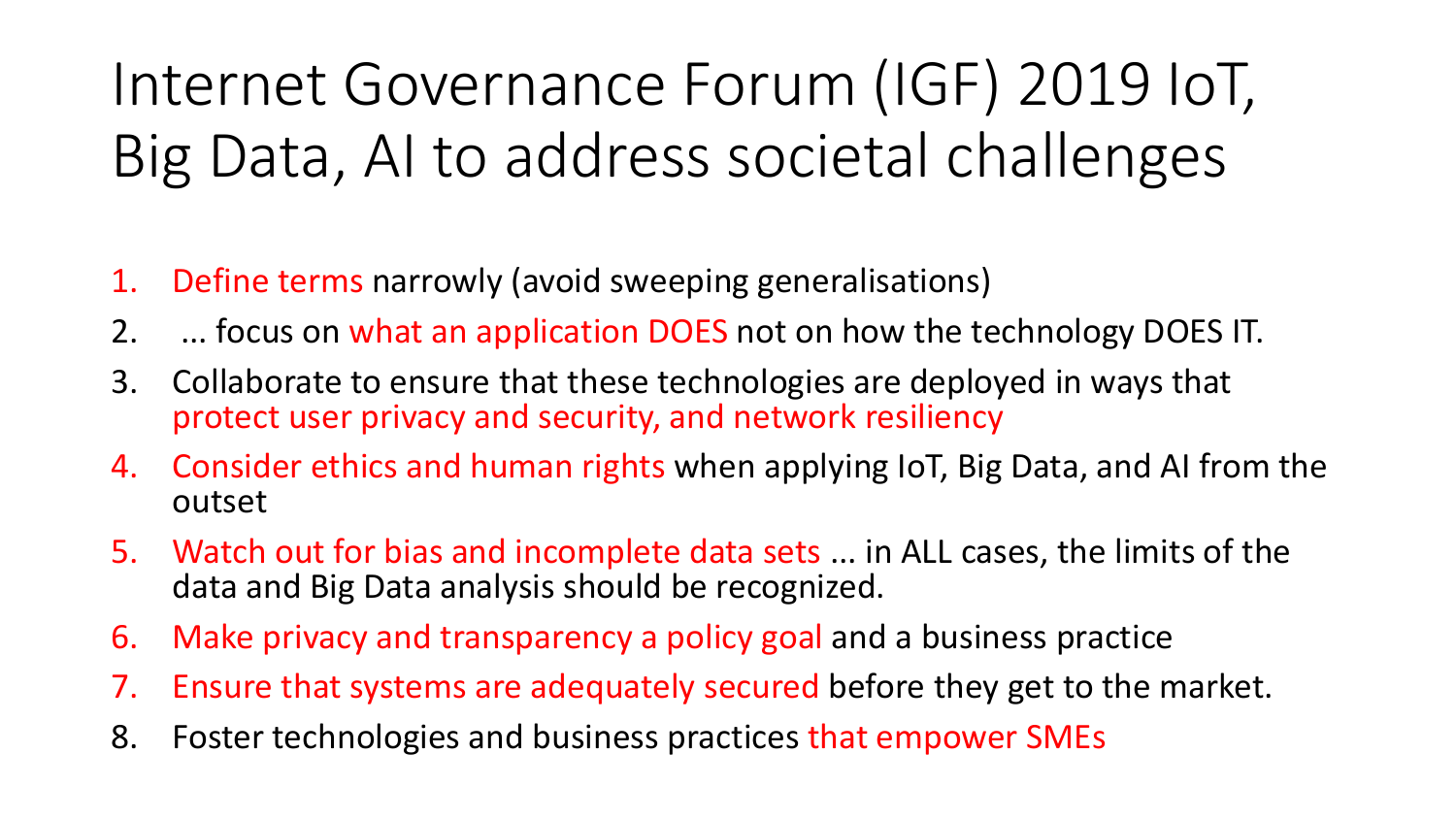Guidance for ethical behaviour? (yours and your IT system …)

#### • Code of Conduct/Code of ethics

"The BCS code of conduct serves as a unique and powerful endorsement of your professional integrity."

www.bcs.org/membership/become-a-member/bcs-code-of-conduct/

#### **PUBLIC INTEREST**

- have due regard for public health, privacy, security and wellbeing of others and the environment;
- have due regard for the legitimate rights of third parties;
- conduct your professional activities without discrimination on the grounds of sex, sexual orientation, marital status, nationality, colour, race, ethnic origin, religion, age or disability, or of any other condition or requirement;
- promote equal access to the benefits of IT and seek to promote the inclusion of all sectors in society wherever opportunities arise.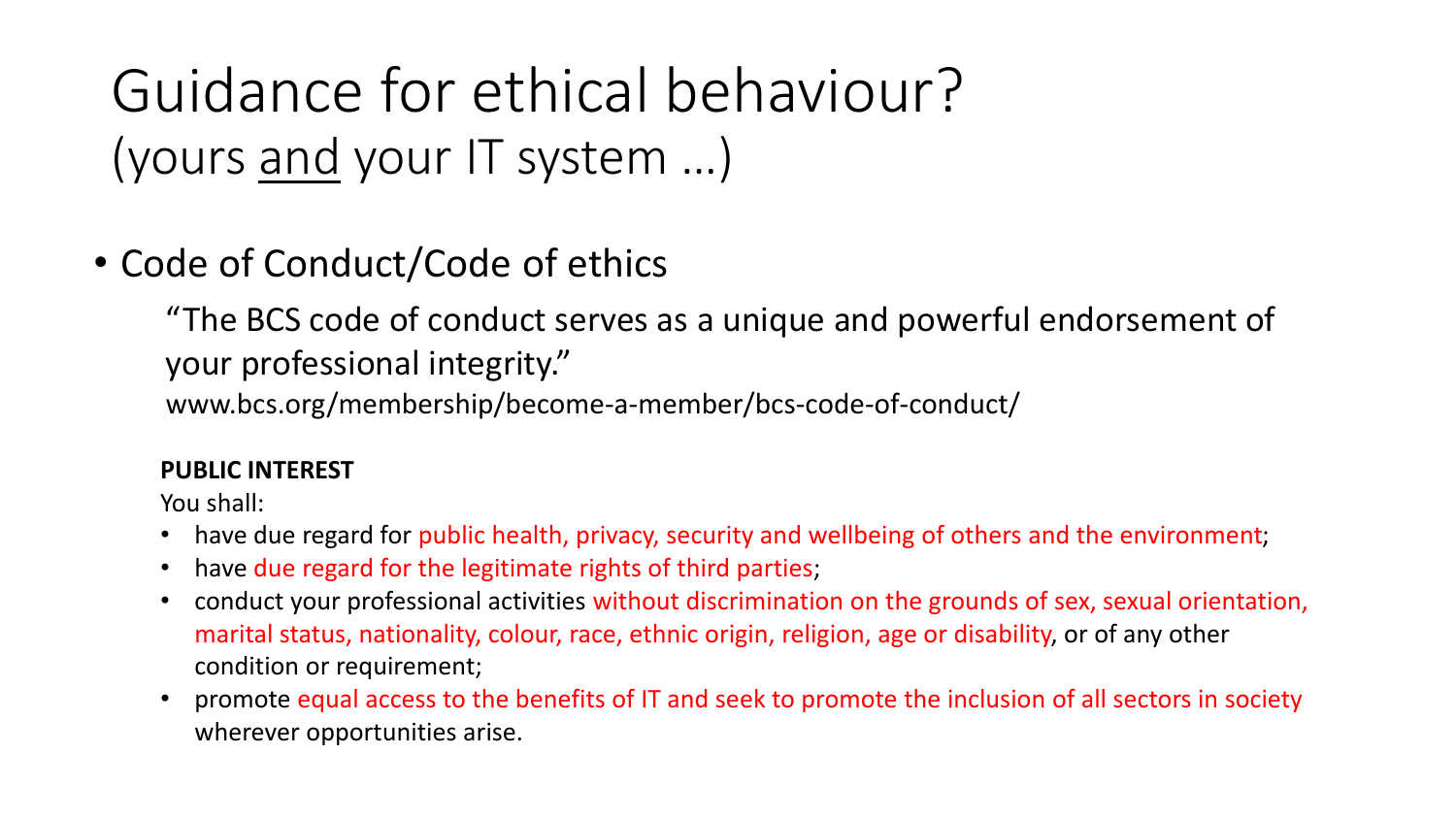• "You have integrity and show competence, but you know you don't know everything, that's why you continuously learn and grow and never take on tasks that you don't have the skills and resources to complete."

www.bcs.org/membership/become-a-member/bcs-code-of-conduct/

#### **PROFESSIONAL COMPETENCE AND INTEGRITY (a selection, see full version online)**

- only undertake to do work or provide a service that is within your professional competence;
- NOT claim any level of competence that you do not possess;
- develop your professional knowledge, skills and competence on a continuing basis, (see full piece online)
- avoid injuring others, their property, reputation, or employment by false or malicious or negligent action or inaction
- ensure that you have the knowledge and understanding of legislation and that you comply with such legislation, in carrying out your professional responsibilities;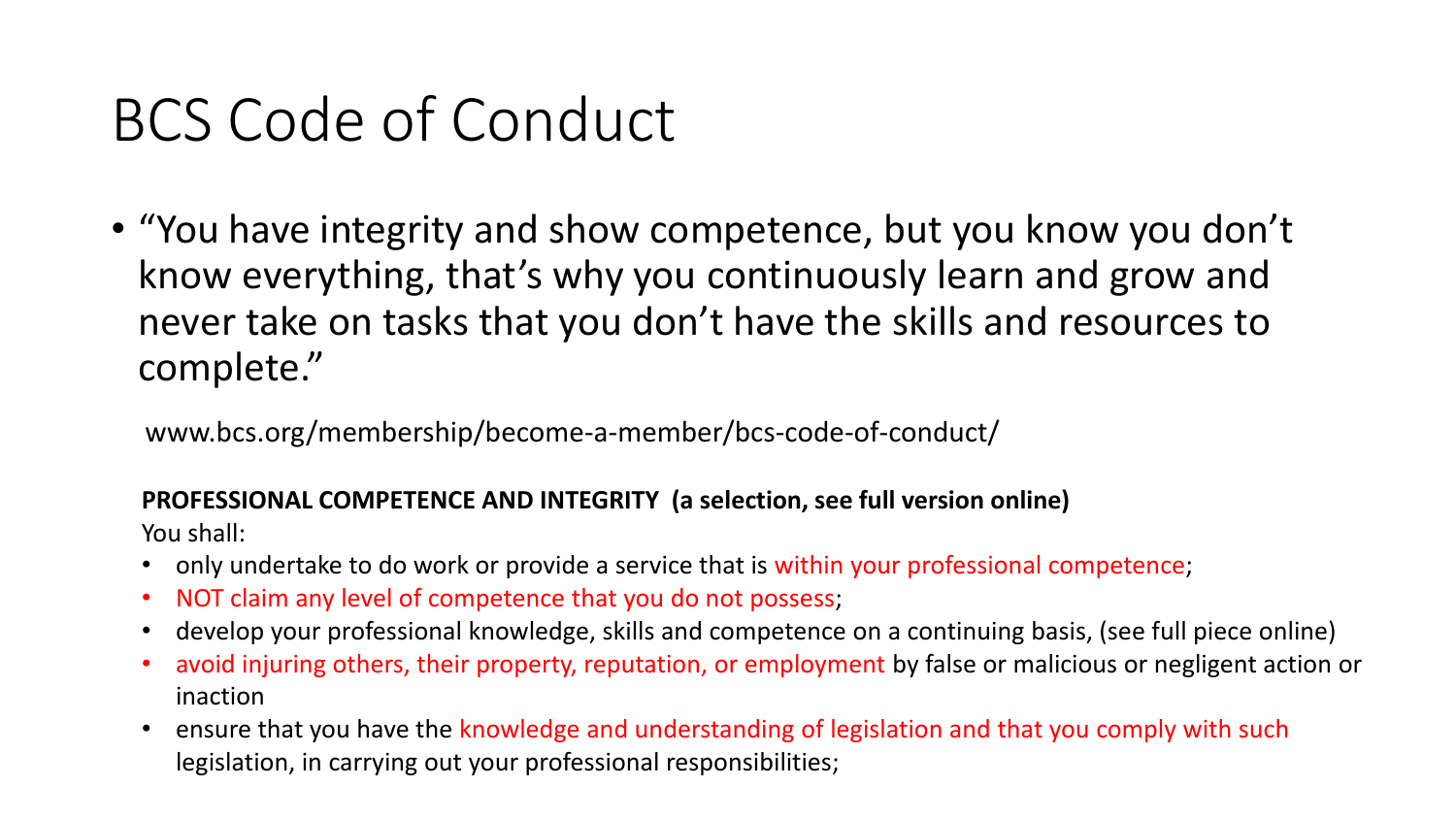• "You work with due care and diligence, acting in your client or company's best interests at all times. You take personal and collective responsibility for your actions while maintaining discretion and ethical standards."

#### **DUTY TO RELEVANT AUTHORITY (a selection, see full version online)**

- accept professional responsibility for your work and for the work of colleagues who are defined in a given context as working under your supervision;
- NOT disclose or authorise to be disclosed, or use for personal gain or to benefit a third party, confidential information except with the permission of your relevant authority, or as required by legislation;
- NOT misrepresent or withhold information on the performance of products, systems or services (unless lawfully bound by a duty of confidentiality not to disclose such information), or take advantage of the lack of relevant knowledge or inexperience of others.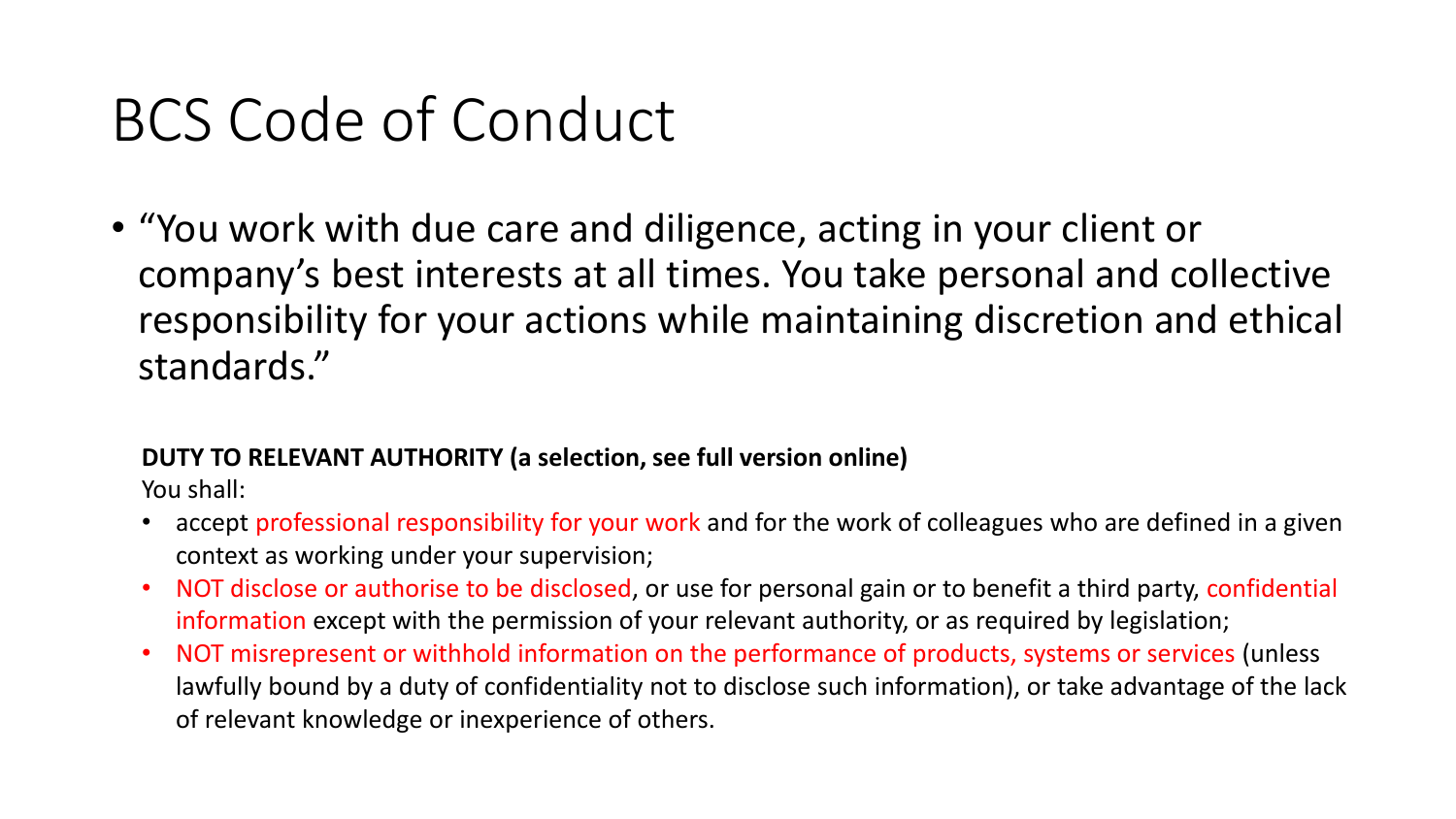• As a BCS member, you're an ambassador for the IT industry and use your voice to help promote it positively to the world. You support your IT colleagues and other members in their growth both personally and professionally.

#### **DUTY TO THE PROFESSION (a selection, see full version online).**

- accept your personal duty to uphold the reputation of the profession and not take any action which could bring the profession into disrepute;
- seek to improve professional standards through participation in their development, use and enforcement;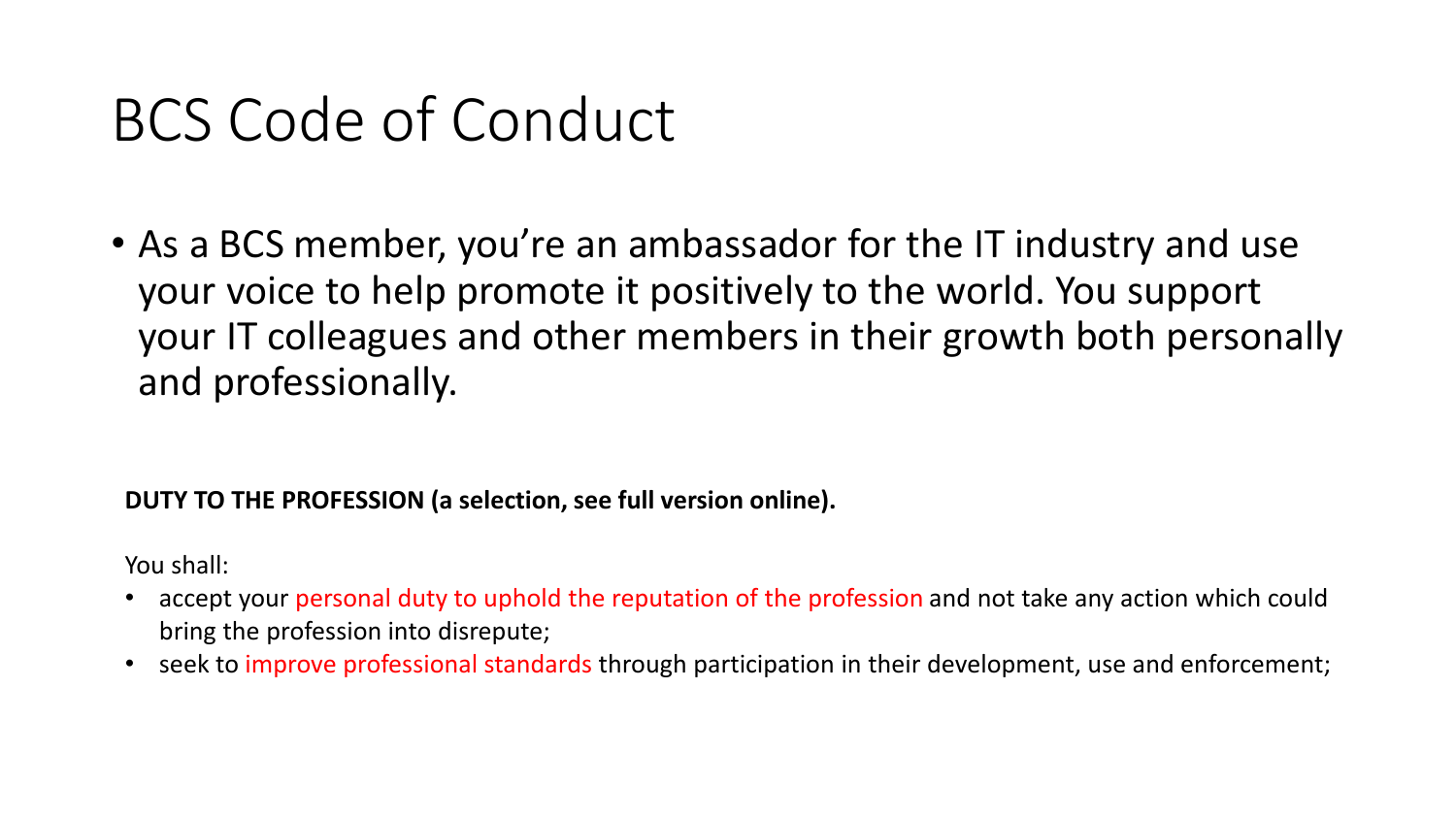### Relevance of BCS Code of Conduct?

• Many of the principles in the previous guidance on AI can be seen in the BCS Code of Conduct (you can check which ones …)

Read the next slide and see how many 'breaches' of BCS Code of Conduct you can find …

• Note: the text highlighted in red is simply my key points about the case, and not necessarily the 'breaches' of BCS Code of Conduct.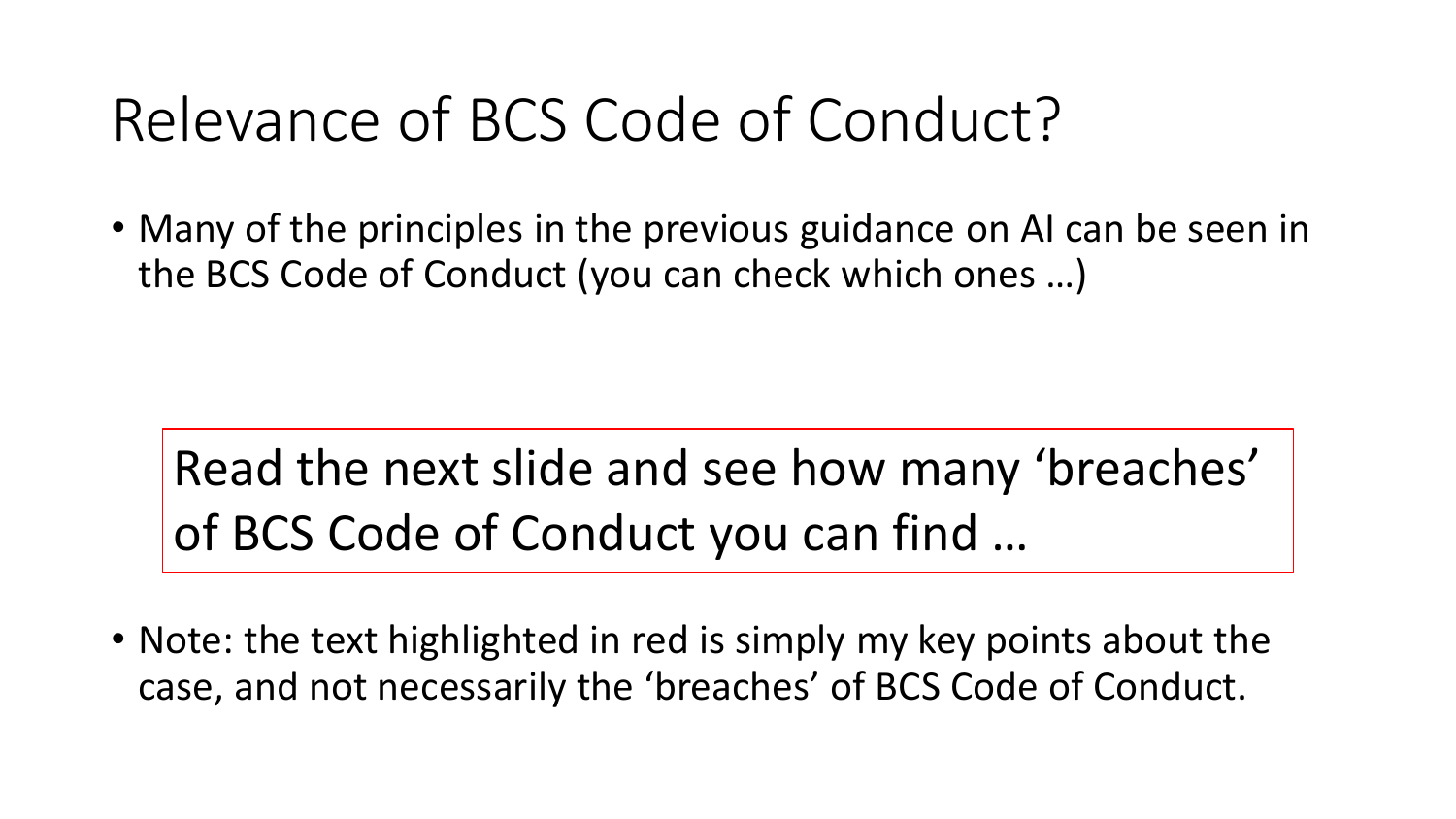#### UK Government – Home Office – Windrush case

Handling of the Windrush situation (Home Office), Report by the Comptroller and Auditor General, National Audit Office. HC 1622 SESSION 2017–2019 5 DECEMBER 2018

Whether the quality of information shared with agencies was a factor in people being wrongfully denied access to public and private services, and accommodation

Issues with the Department's data management increased the risk of action being taken against people who had a legal right to be in the UK.

When the Department identifies someone it believes should not be in the UK, for example because it refuses that person's visa application, it places them automatically in a 'migration refusal pool'. Immigration Enforcement uses these data to target its work on removals and detention. The Department also shares these data with other public bodies, which may then apply other sanctions. Both we and the Inspectorate have raised concerns several times since 2014 about the quality of the data and controls underpinning this system. The Department declined to cleanse its database as recommended by the Inspectorate in its review of compliant environment measures on driving licences and bank accounts in 2016. The Department has now paused some of this data-sharing with other departments. It has also paused the automatic 'pull' of selected visa refusal cases into the migration refusal pool. It has not decided when, or if, it will resume these activities (paragraphs 3.14 to 3.16, 3.19, 3.21 and Figure 8).

"We do not believe that the Department is doing enough to address the appalling defects in its systems, processes and data quality, which contributed to the scandal."

In 2016, the Independent Chief Inspector of Borders and Immigration found the Department had wrongly identified some people as being 'disqualified' from having a driving license or a bank account, but the Department rejected the recommendation to cleanse its disqualified persons list of people who should not be on it.